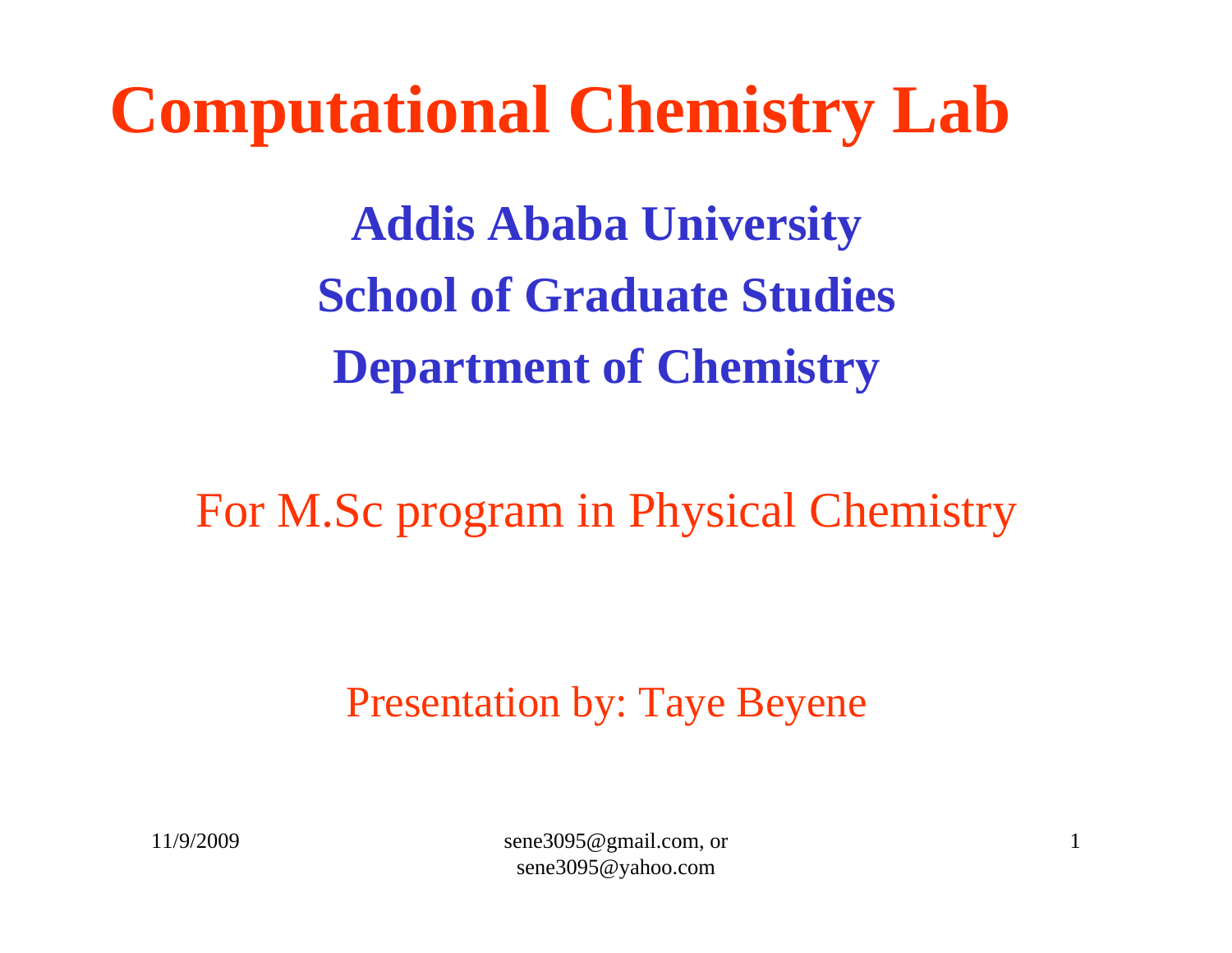# **What is Computational Chemistry?**

•is the application of computer based models to the simulation of chemical processes and the computation of chemical properties.

•**Computational chemistr y is a valuable tool for experimental chemists to b ypass tedious, time consumin g, costl y and some times dan gerous experiments.**

-too unstable molecules to be studied experimentally

-Properties which are not experimentally observable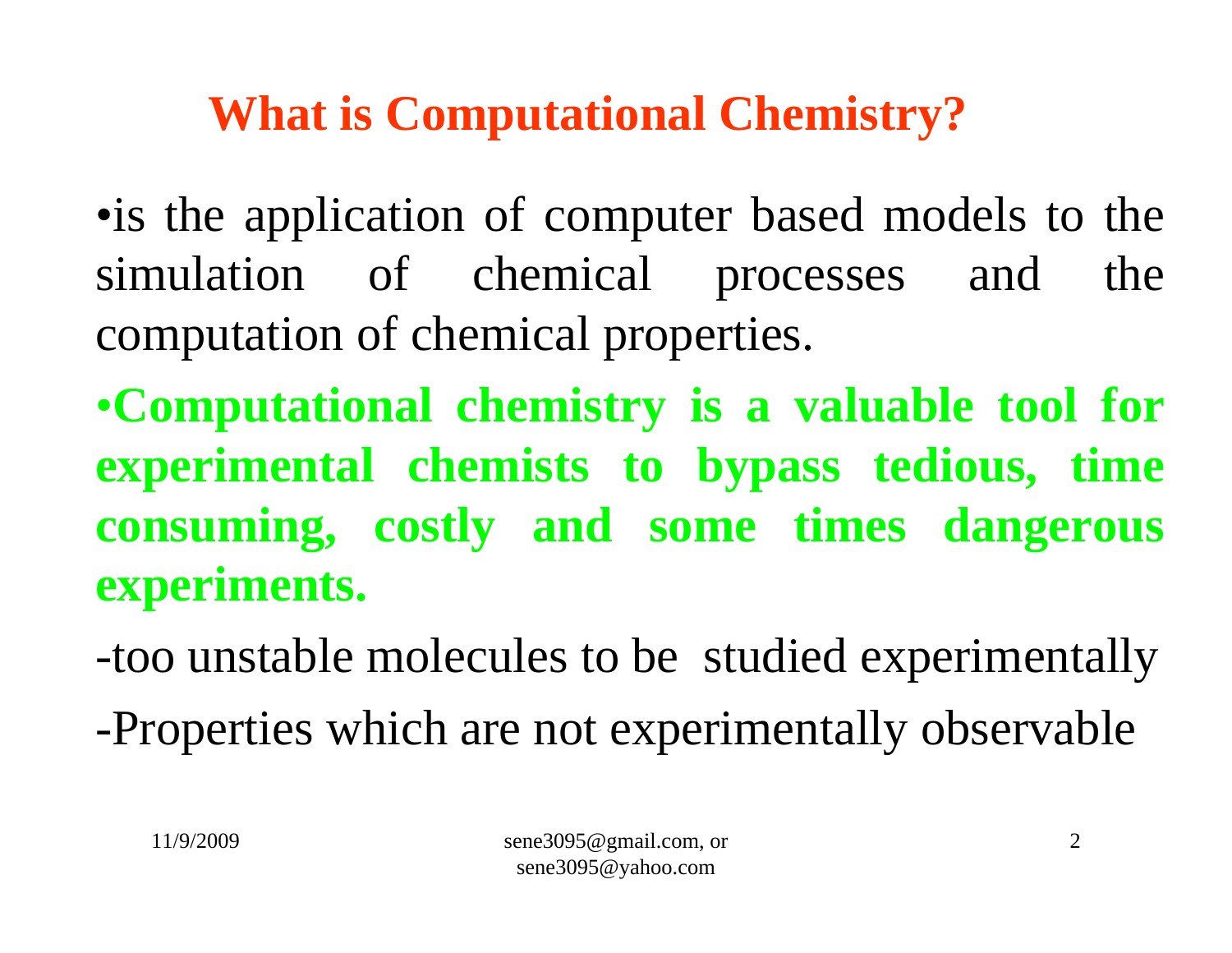# Computational Chemistry

**The field of Chemistry that focuses on**  "**Theoretical Aspects and** " **Computer program**

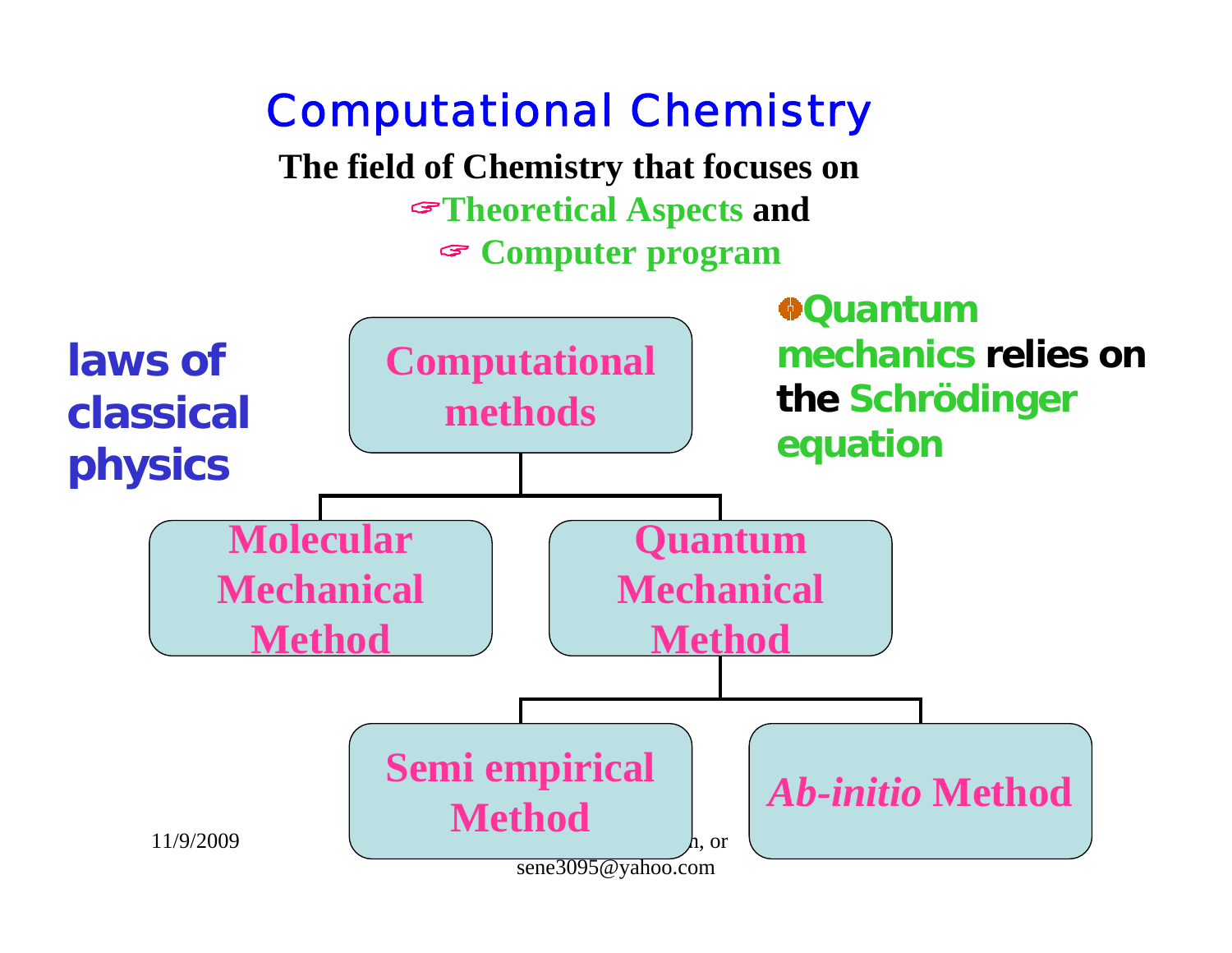# **Gaussian and Gaussview**

#### **Gaussian (w w w.gaussian.co m):**

- **computational chemist ry sof t ware package**
- performs molecular mechanics, *ab initio*, density functional theory, and semi-empirical molecular orbital calculations
- calculates a wide range of properties
- performs geometry optimizations and frequency calculations

#### **Gaussview (w w w.gaussian.co m):**

- **graphical user interface for Gaussian**
- can build molecules, set-up input files, submit Gaussian calculations, and visualize results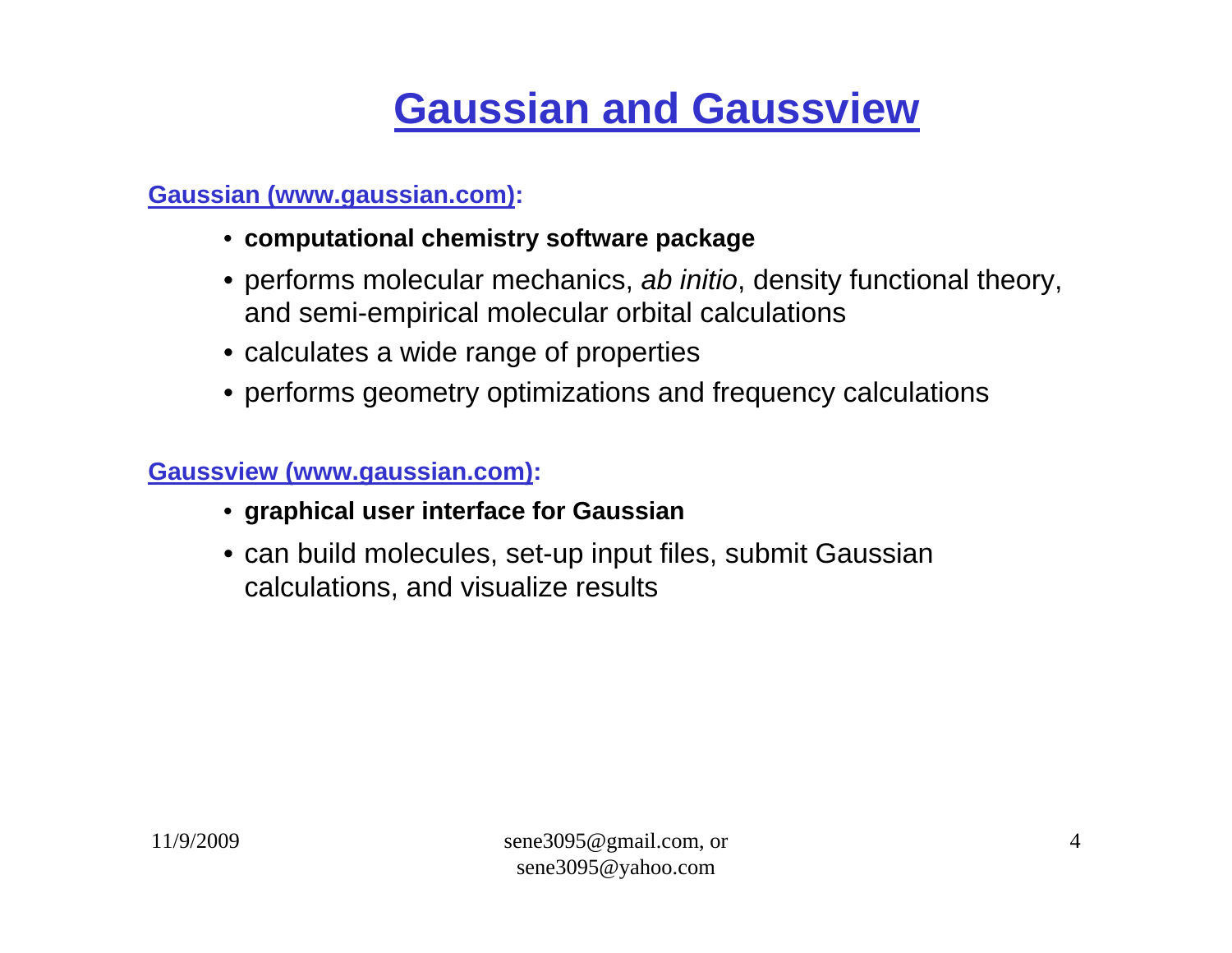# **Gaussian Input File**

*the Gaussian input file has the following form (http://www.gaussian.com/g\_ur/m\_input.htm):*

- 1. Link 0 Commands: -set up memory limits, etc. Line starts with %. Optional.
- 2. Route Section: -specifies the details of the calculation -can be multiple lines with max. 80 characters -each line in Route Section must start with #
- 3. Blank Line: -tells program Route Section is done
- 4. Title
- 5. Blank Line: -tells program Title is done
- 6. Charge and Multiplicity
- 7. Molecular Geometry: -provide the atomic coordinates -Cartesian or Z-matrix format
- 8. Blank Line: tells program the input file is done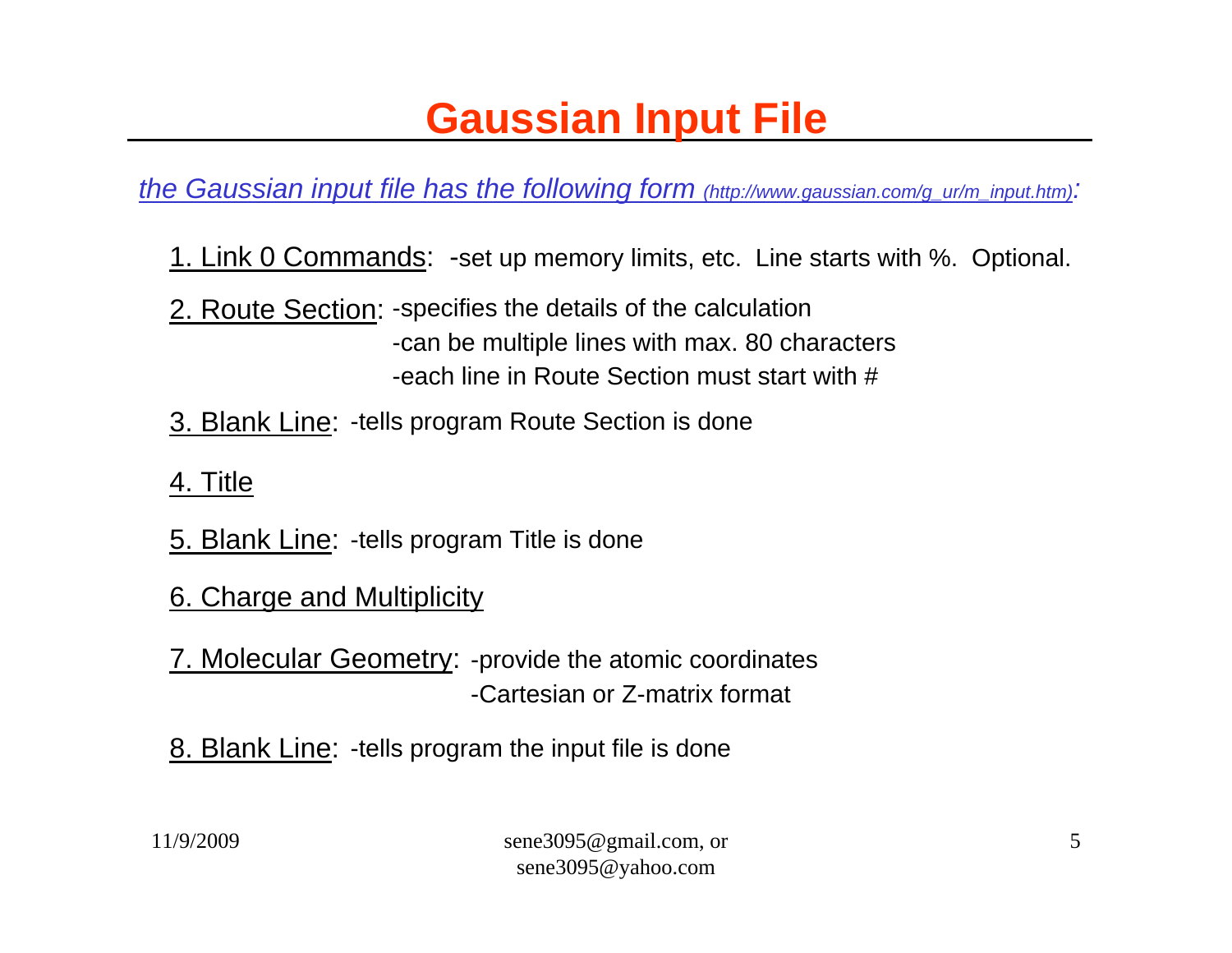### **Gaussian Input File**

#### example input for water

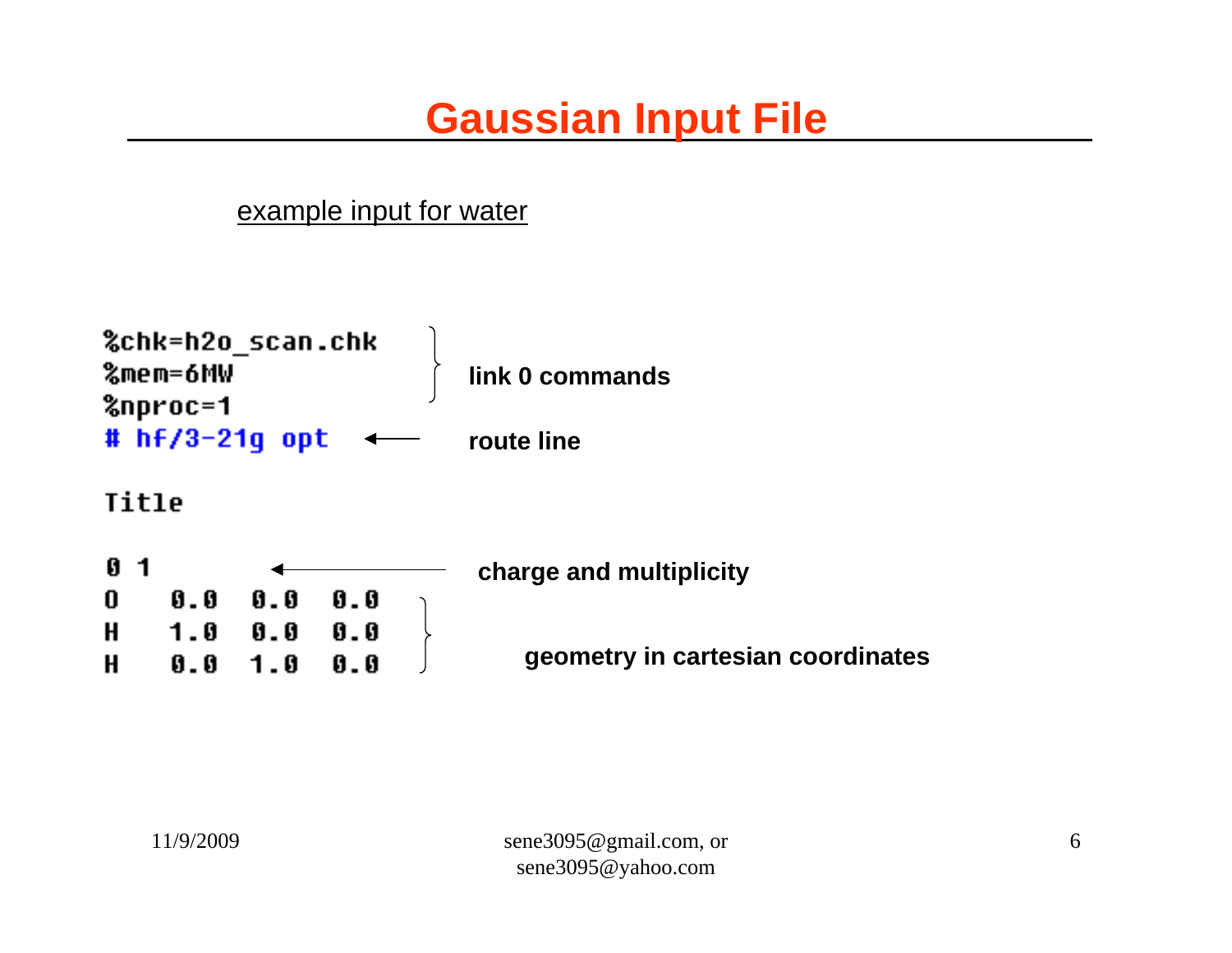# **Output**

- **gaussian output files will usually end with .log or .out**
- **contains a lot of information**  → **contents depend on type of calculation**
- **units are usually Hartree for energy and Angstrom for distance (but not always)**

**1 Hartree= 627.51 kcal/mol**

**1 Angst rom = 1.0 x 10-<sup>10</sup> m**

#### **Things to look for in the output:**

- **molecular structure**  → **look for a line saying "Input orientation:"**
- **molecular energy**  → **look for a line saying "SCF Done:"**
- convergence in optimization → look for a line saying "Maximum **Force"**
- **summary of a rigid scan**  → **look for a line saying "Summary of the potential surface scan"**
- summary of a relaxed scan → look for a line saying "Summary of **Optimized Potential Surface Scan"**
- frequency information → look for a line saying "Harmonic **frequencies"**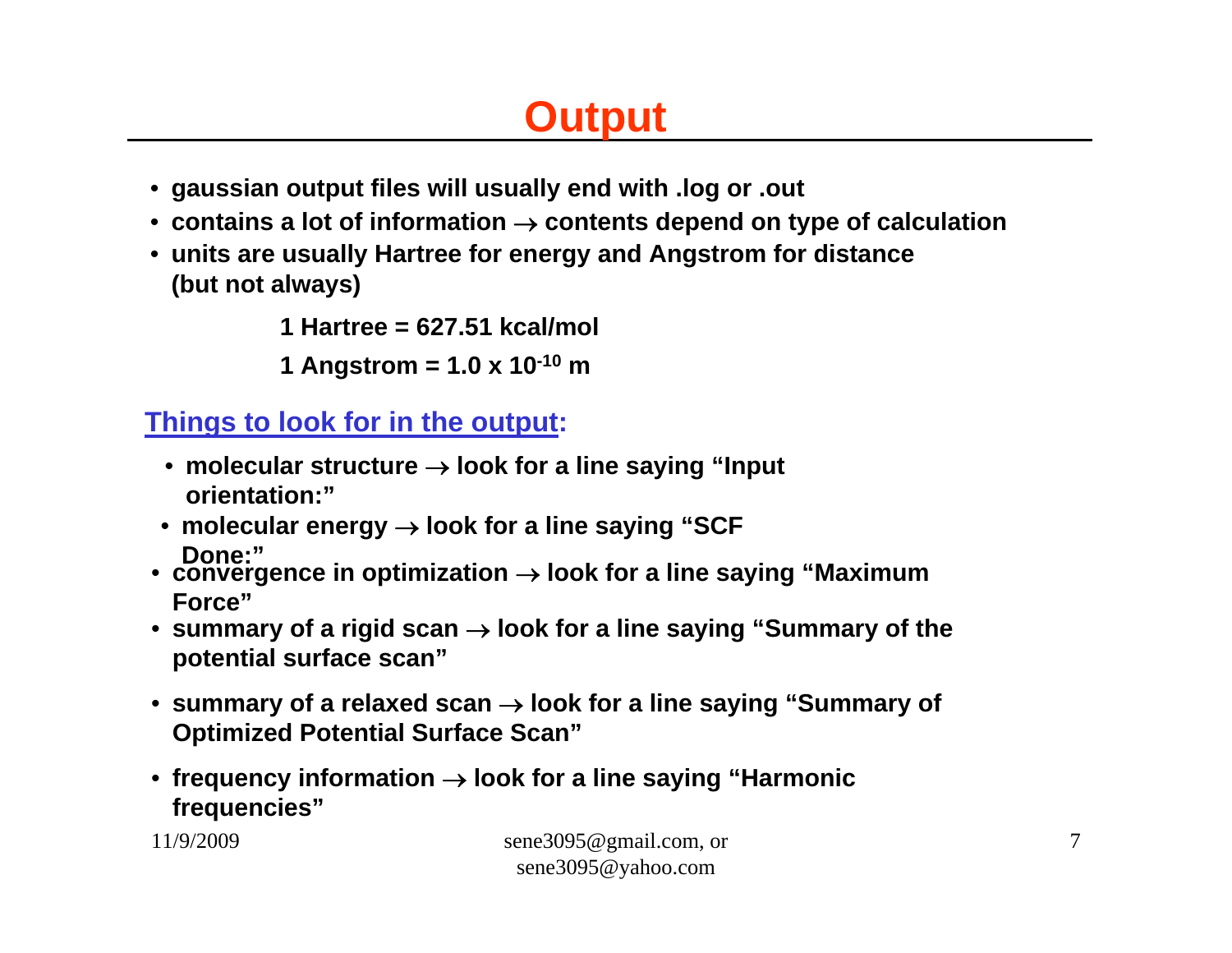#### **Gaussview**

- **g raphical u ser in t erface to G a u ssian**
- **builds molecules**
- **s ets up i nput file s**
- **submits calculations**
- **visualizes outpu t**

35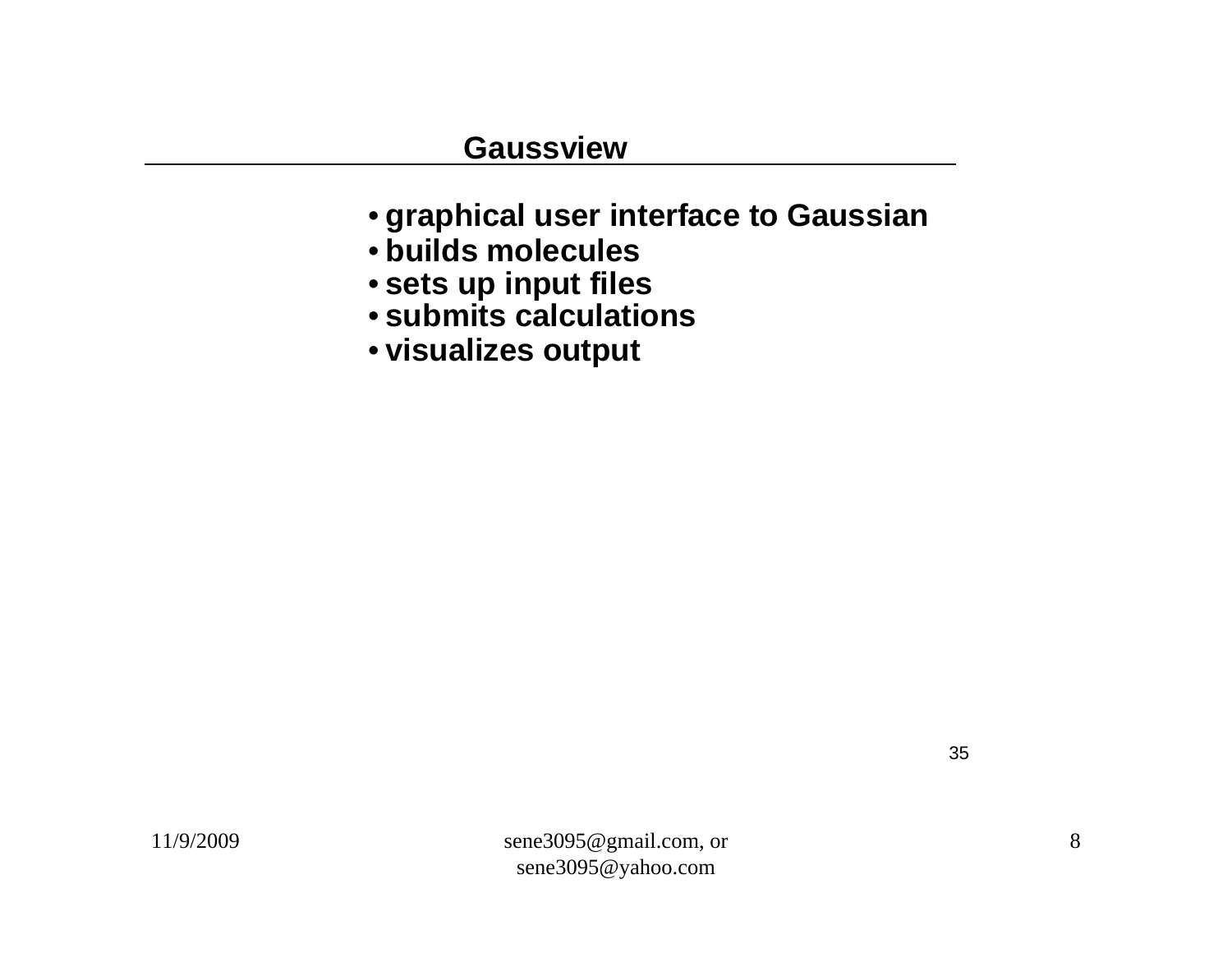

11/9/2009 **current coalculation** or sene3095@yahoo.com • shows molecule for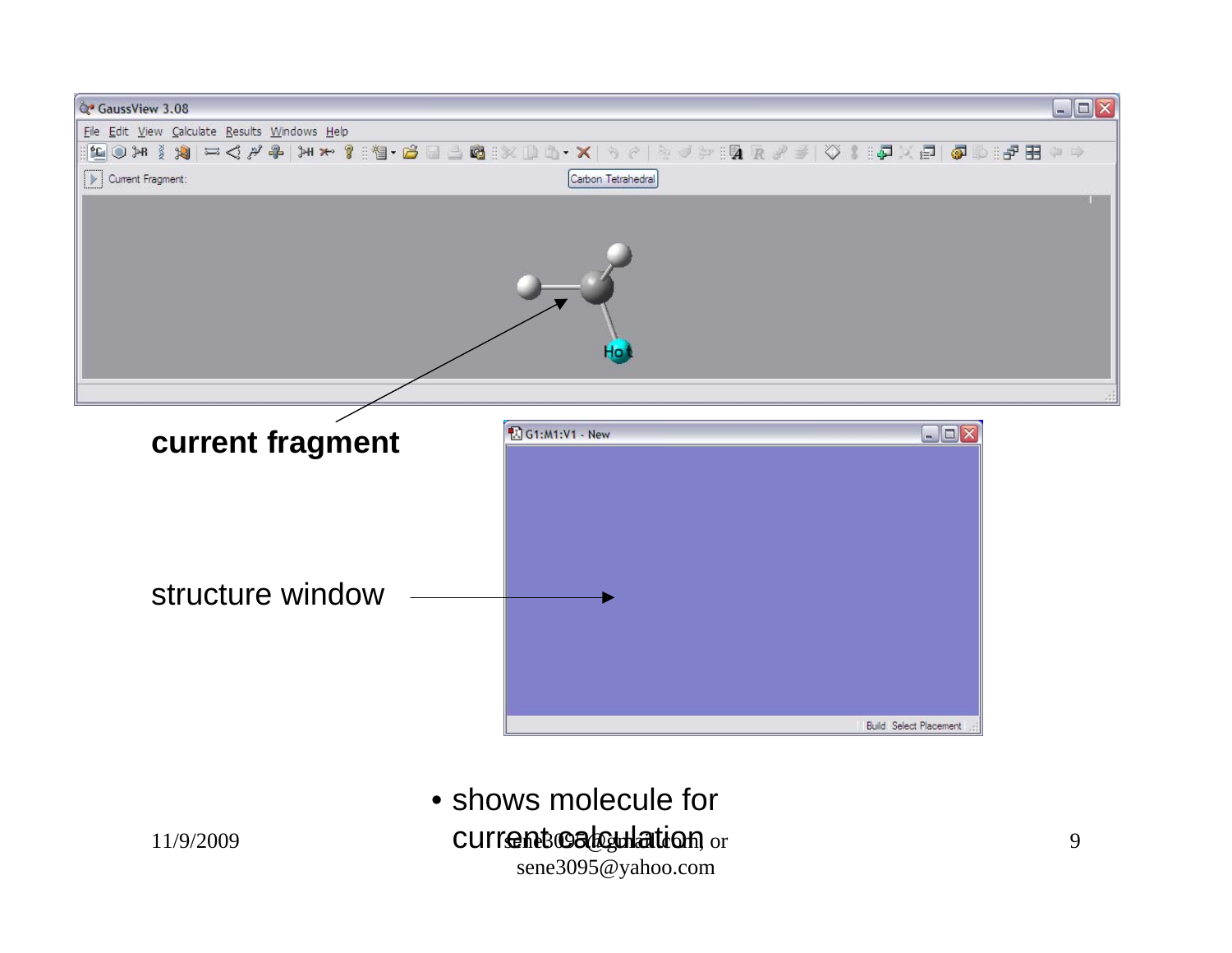### **Gaussview–Builder**

Open the builder menu by selecting: View  $\rightarrow$  Builder



#### structure window



- use builder toolbar to select atoms/fragments to add to molecule
- add fragments by clicking in structure window
- run a quick structure cleanup to get a structure with reasonable bond lengths/angles
- can modify structure by selecting appropriate tool in builder toolbar and applying tool in structure window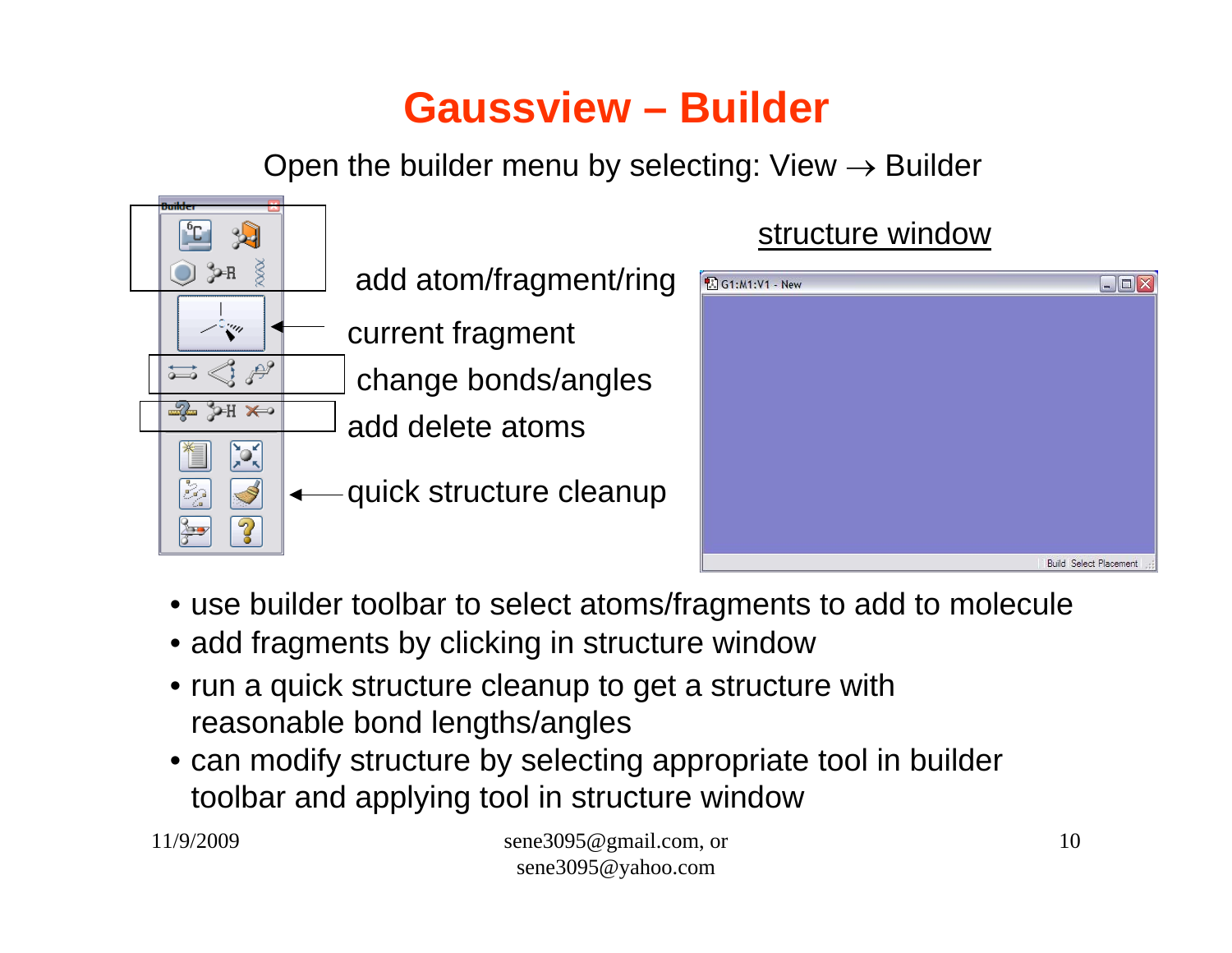#### Open the builder menu by selecting: View  $\rightarrow$  Builder



- use builder toolbar to select atoms/fragments to add to molecule
- add fragments by clicking in structure window
- run a quick structure cleanup to get a structure with reasonable bond lengths/angles
- can modify structure by selecting appropriate tool in builder toolbar and applying tool in structure window

11/9/2009 sene3095@gmail.com, or sene3095@yahoo.com

 $\Box$ o $\times$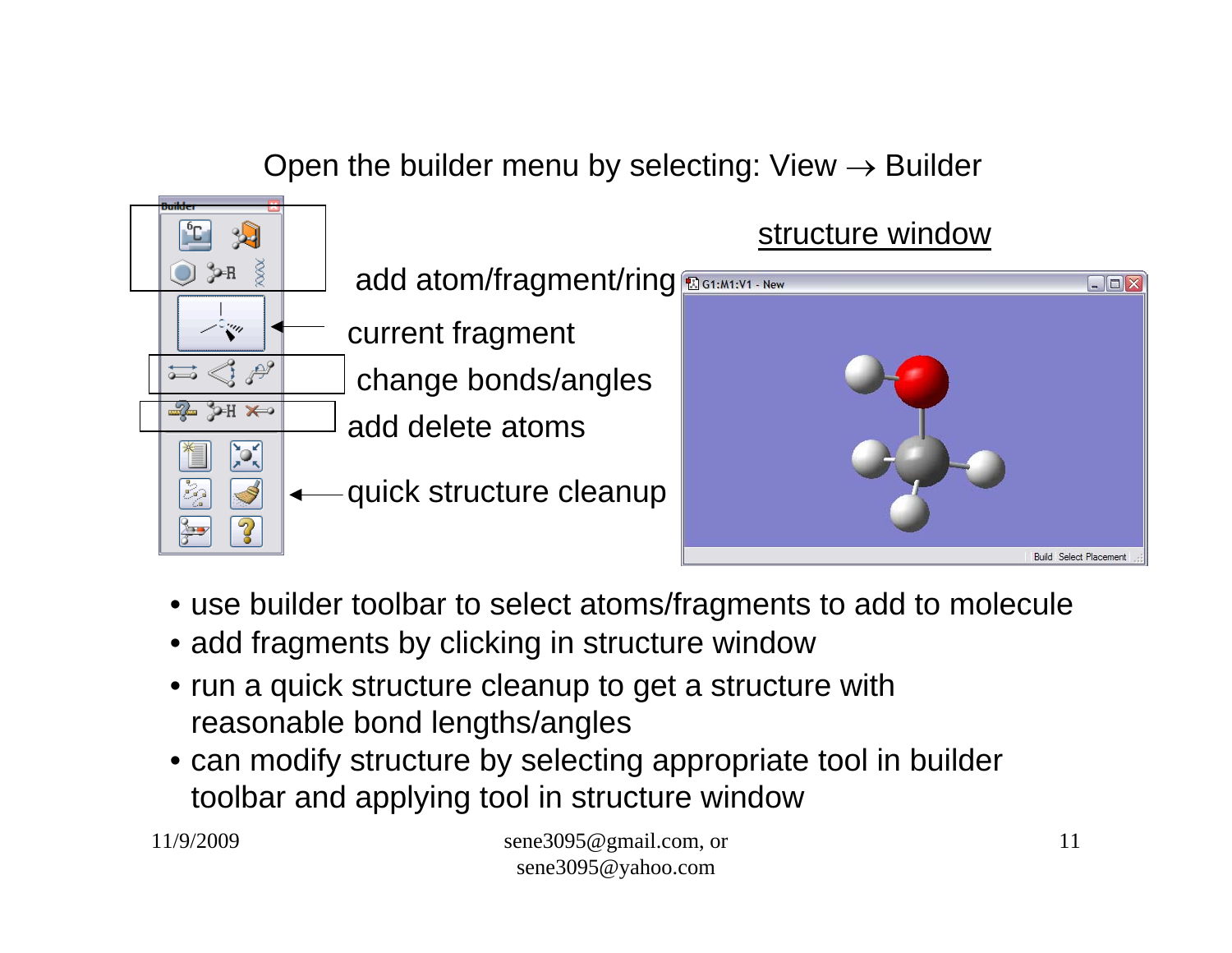#### **Gaussview – Calculation Setup**

Set up a Gaussian input file by: Calculate  $\rightarrow$  Gaussian…

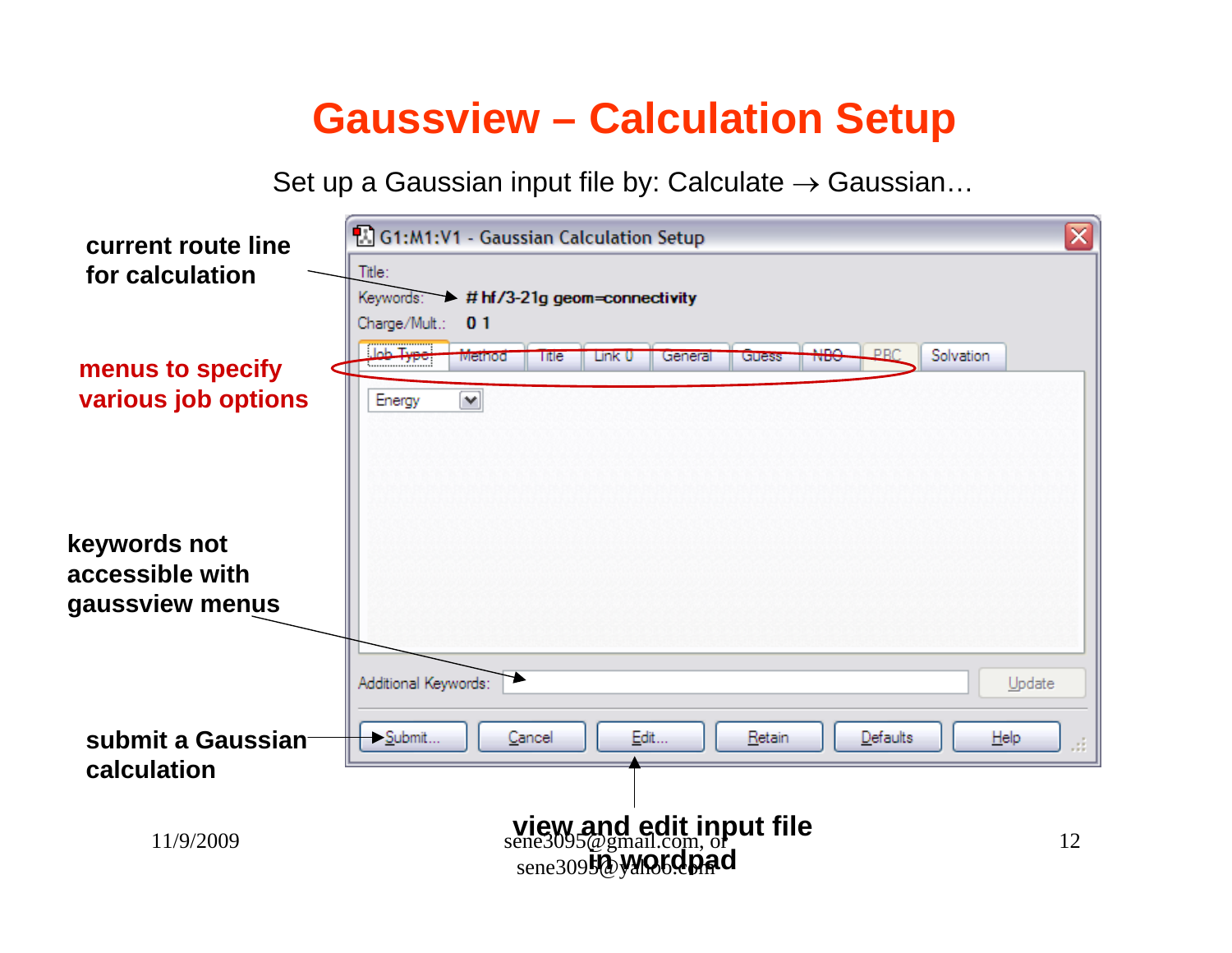Set up a Gaussian input file by: Calculate  $\rightarrow$  Gaussian…

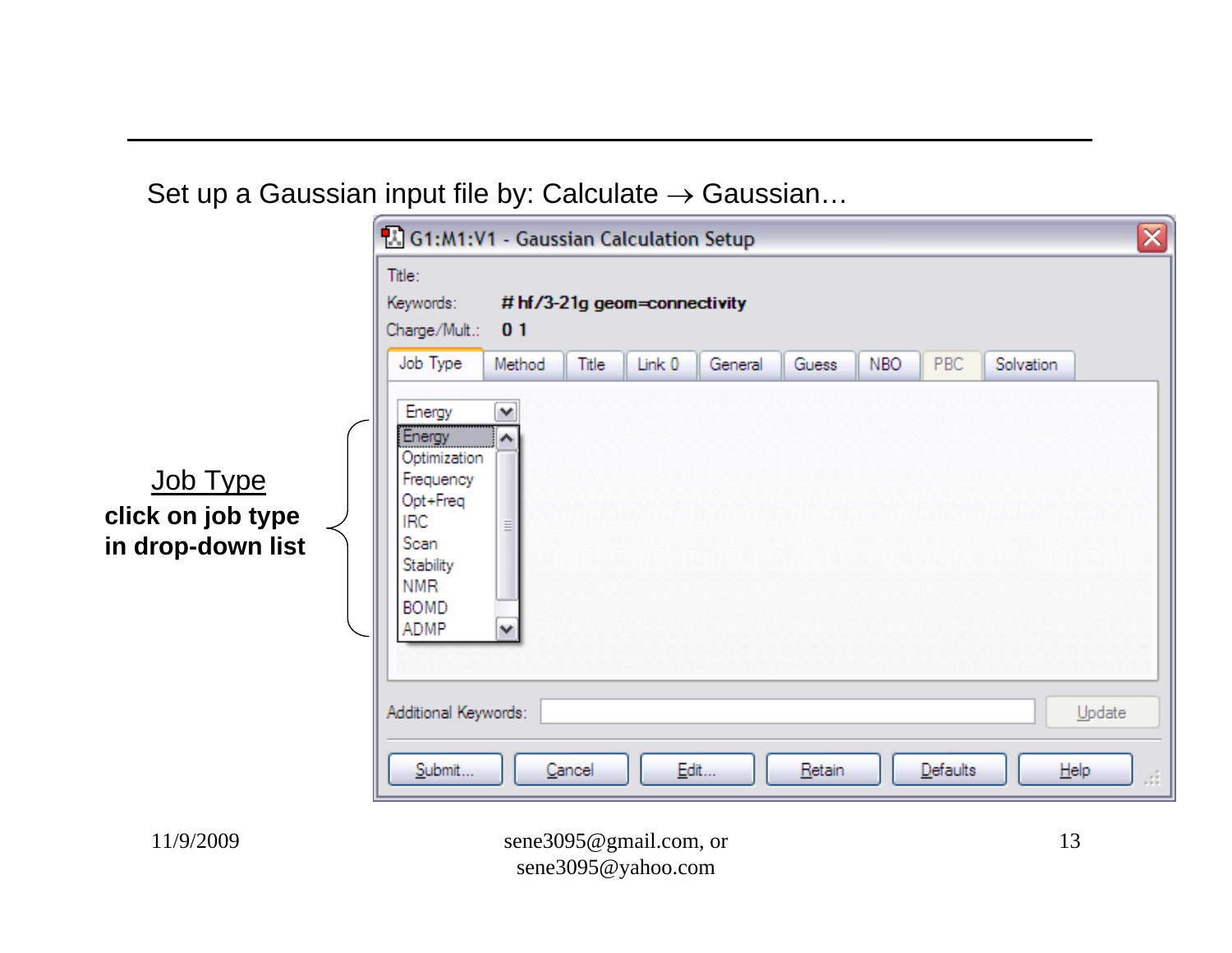**Set up a Gaussian input file by: Calculate**  → **Gaussian…**

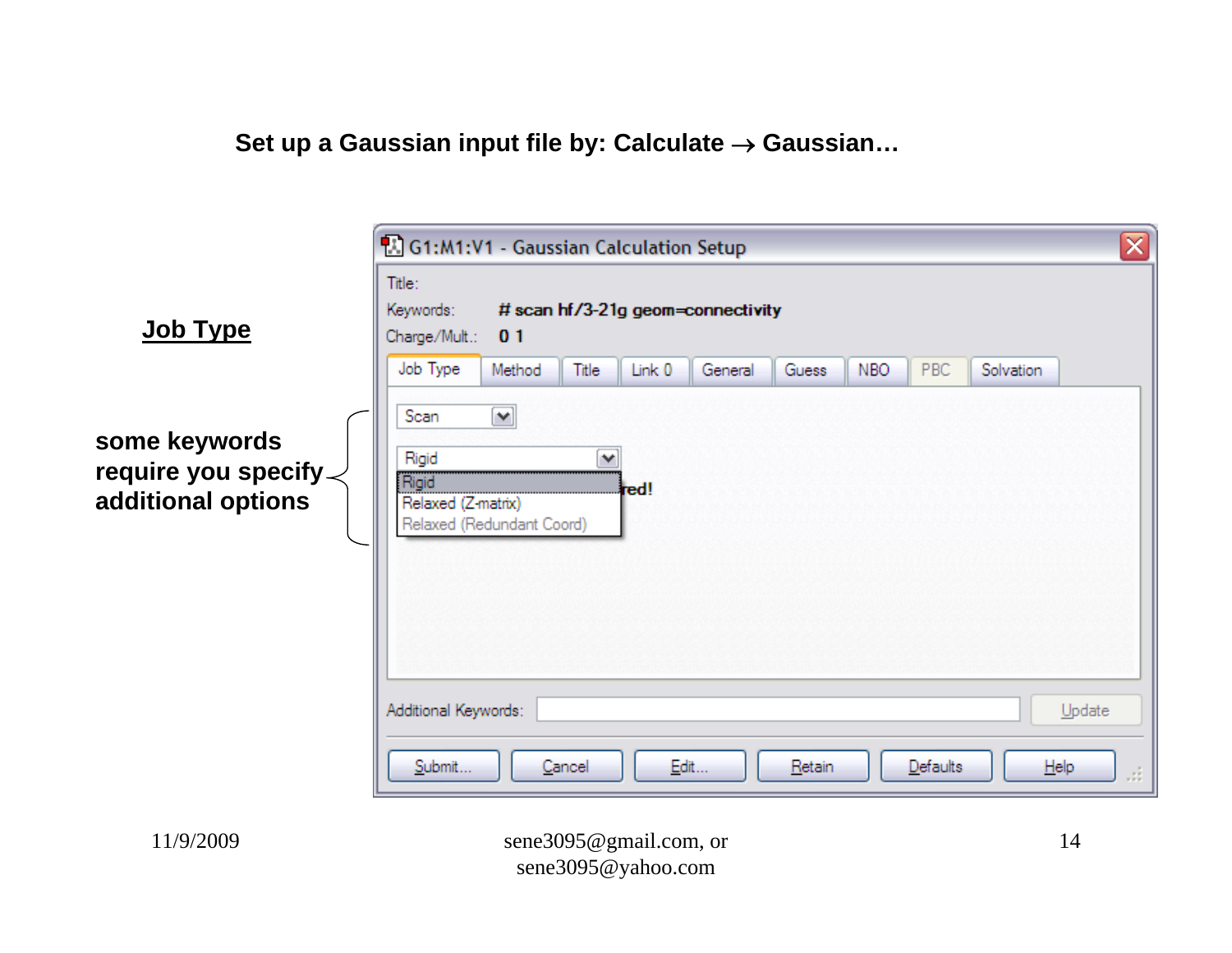Set up a Gaussian input file by: Calculate  $\rightarrow$  Gaussian…

|                                                       | 冈<br>61:M1:V1 - Gaussian Calculation Setup                                                                                                                                                                        |
|-------------------------------------------------------|-------------------------------------------------------------------------------------------------------------------------------------------------------------------------------------------------------------------|
| Method                                                | Title:<br>Keywords:<br># scan hf/3-21g geom=connectivity<br>Charge/Mult.: 01                                                                                                                                      |
| specify the method<br>used to calculate<br>the energy | Method<br>Title<br>Link 0<br>NBO.<br>PBC.<br>General<br><b>Guess</b><br>Solvation<br>Job Type<br>Multilayer ONIOM Model<br>Ground State V<br>Default Spin<br>Hartree-Fock<br>$\blacktriangledown$<br>Method:<br>٧ |
| specify the basis<br><b>set</b>                       | 13-21G<br>$\checkmark$<br>v<br>Basis Set:<br>v<br>Singlet<br>Spin:<br>$\checkmark$<br>Charge:<br>$\mathbf{0}_{\infty}$                                                                                            |
| set the charge and<br>multiplicity                    |                                                                                                                                                                                                                   |
|                                                       | Additional Keywords:<br>Update                                                                                                                                                                                    |
|                                                       | Submit<br>Cancel<br>Edit<br>Retain<br>Defaults<br>$He$ <sub>lp</sub><br>ú.                                                                                                                                        |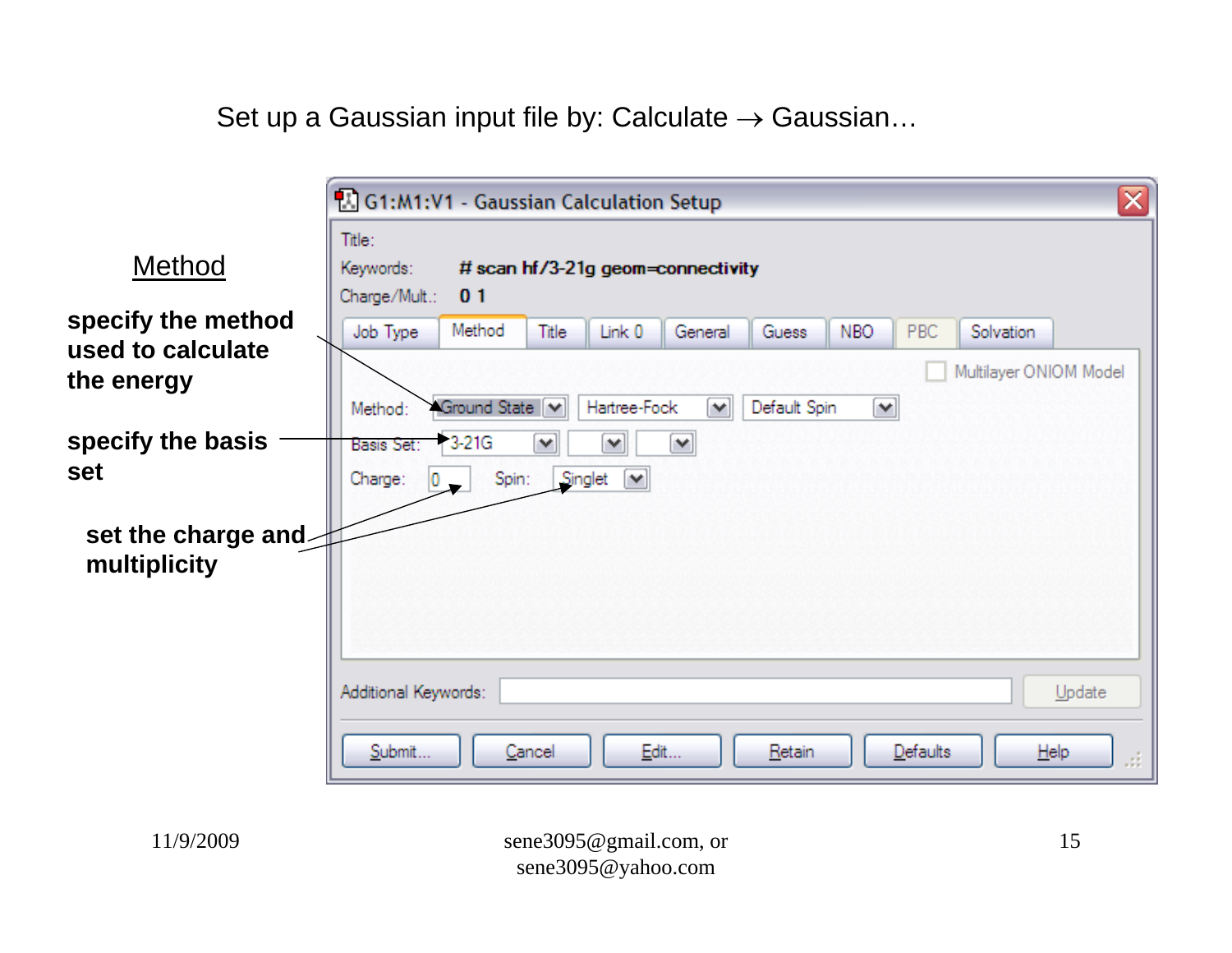|                                         | ⊠<br>G1:M1:V1 - Gaussian Calculation Setup                                                                                                   |  |  |  |  |  |  |  |  |  |
|-----------------------------------------|----------------------------------------------------------------------------------------------------------------------------------------------|--|--|--|--|--|--|--|--|--|
|                                         | Title:<br>Keywords:<br># scan hf/3-21g geom=connectivity<br>Charge/Mult.: 01                                                                 |  |  |  |  |  |  |  |  |  |
|                                         | General<br>PBC<br>Title<br>NBO<br><b>Solvation</b><br>Link 0<br>Guess<br>Job Type<br>Method                                                  |  |  |  |  |  |  |  |  |  |
| General                                 | Use Quadratically Convergent SCF<br><b>Additional Print</b><br>Use Modified Redundant Coordinates<br>$\triangledown$ Write Connectivity<br>M |  |  |  |  |  |  |  |  |  |
| click here to set the<br>symmetry to C1 | $\blacktriangleright$   Ignore Symmetry                                                                                                      |  |  |  |  |  |  |  |  |  |
|                                         | Additional Keywords:<br>Update                                                                                                               |  |  |  |  |  |  |  |  |  |
|                                         | Submit<br><b>Edit</b><br>Retain<br>Cancel<br><b>Defaults</b><br>He<br>á                                                                      |  |  |  |  |  |  |  |  |  |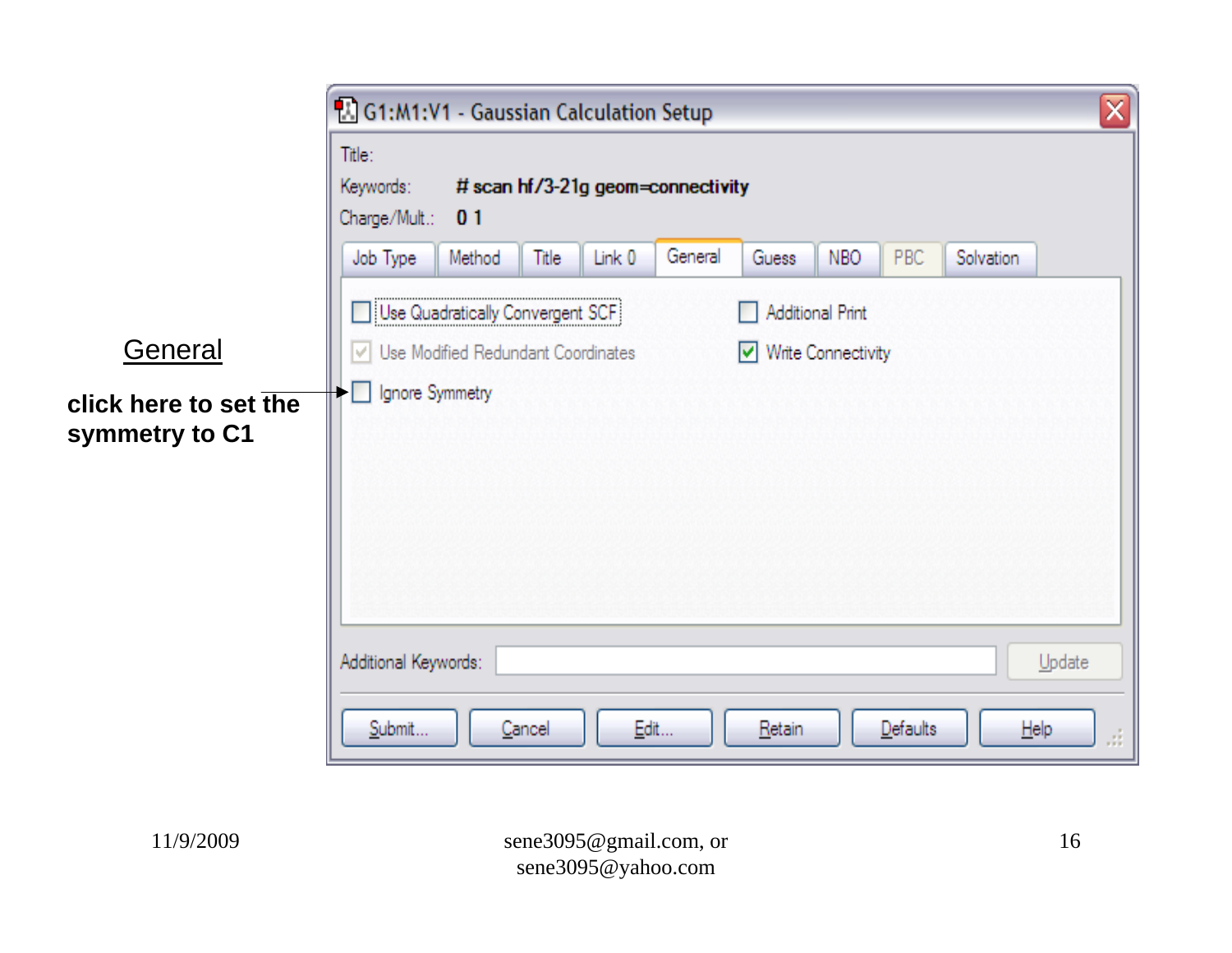#### Set up a Gaussian input file by: Calculate  $\rightarrow$  Gaussian…

#### **Submit**

• **click submit to run the calculation**

| <b>74</b> Run Gaussian                 |
|----------------------------------------|
| Submit the following file to Gaussian? |
| C:\G03W\my_jobs\methanol.gjf           |
| Cancel                                 |

• **sometimes additional input is required**



• **notification when finished**

| Gaussian 03                                                             |  |
|-------------------------------------------------------------------------|--|
| Gaussian job has completed<br>Do you want to close the Gaussian window? |  |
|                                                                         |  |



sene3095@gmail.com, or sene3095@yahoo.com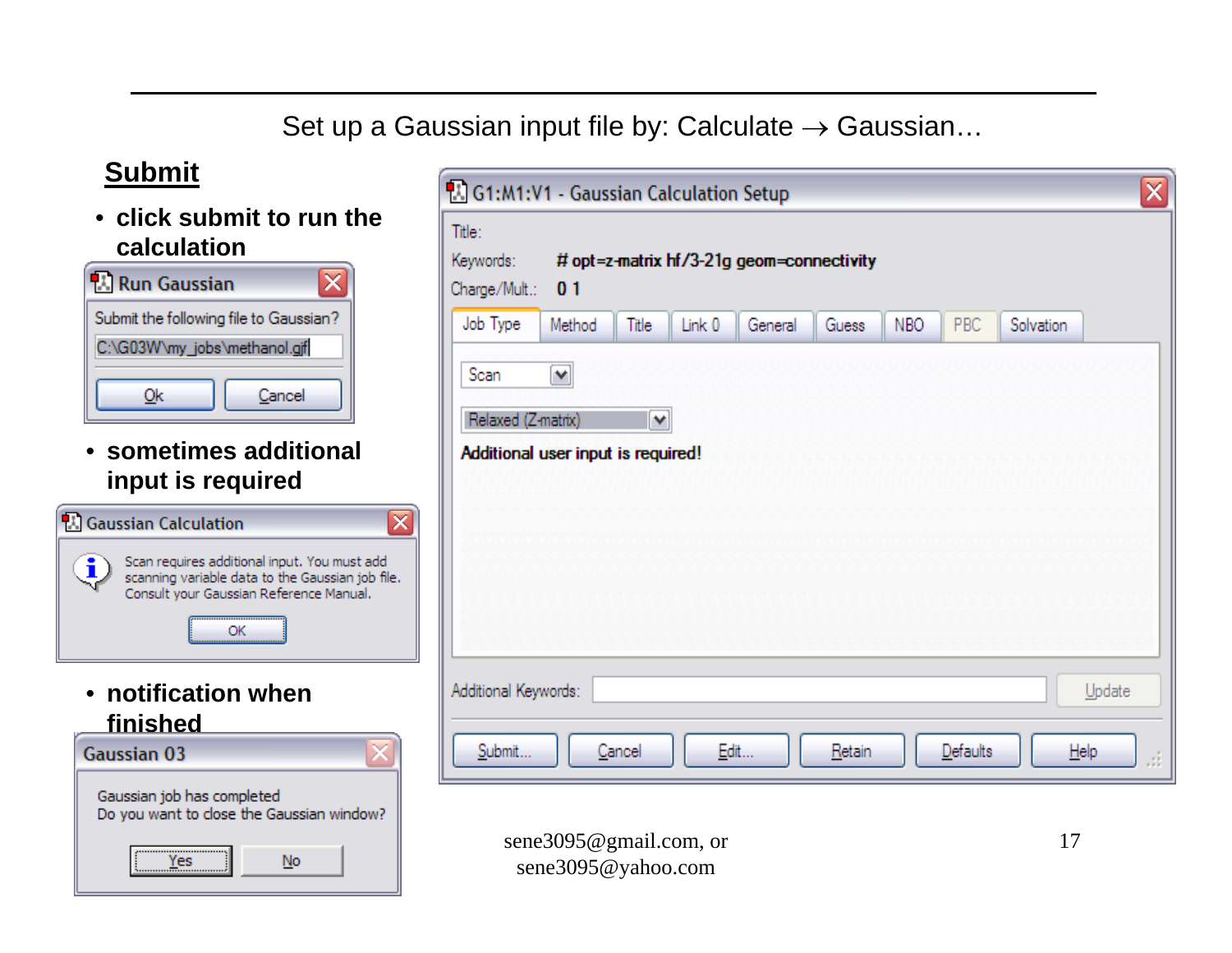### **Gaussview– Results**

⊠

#### **You can analyze the results with: Results**  → **Option (depends on type of job)**

G1:M1:V1 - Calculation Summary

| <b>Title Card Required</b>                           |               |       |  |  |  |  |  |  |
|------------------------------------------------------|---------------|-------|--|--|--|--|--|--|
| <b>File Type</b>                                     | .loa          |       |  |  |  |  |  |  |
| <b>Calculation Type</b>                              | <b>FREQ</b>   |       |  |  |  |  |  |  |
| <b>Calculation Method</b>                            | RHF           |       |  |  |  |  |  |  |
| <b>Basis Set</b>                                     | 3-21G         |       |  |  |  |  |  |  |
| E(RHF)                                               | -114 39801919 | a.u.  |  |  |  |  |  |  |
| <b>RMS Gradient Norm</b>                             | 0.00007469    | a.u.  |  |  |  |  |  |  |
| Imaginary Freg                                       | o             |       |  |  |  |  |  |  |
| <b>Dipole Moment</b>                                 | 2.1227        | Debye |  |  |  |  |  |  |
| <b>Point Group</b>                                   | C1            |       |  |  |  |  |  |  |
| Job cpu time: 0 days 0 hours 0 minutes 11.0 seconds. |               |       |  |  |  |  |  |  |

 $Qk$ 



| #                                | Freq                               | Infrared       | Raman   | Depolar-P    | Depolar-U |  |
|----------------------------------|------------------------------------|----------------|---------|--------------|-----------|--|
|                                  | 360.694                            | 172.728        | 6.0799  | 0.75         | 0.8571    |  |
| 2                                | 1090.36                            | 99.0305        | 7.4934  | 0.2913       | 0.4512    |  |
| 3                                | 1152.73                            | 19.0775        | 7.0726  | 0.5664       | 0.7232    |  |
|                                  | 1253.78                            | 0.924          | 9.2184  | 0.75         | 0.8571    |  |
| 5                                | 1480.79                            | 30.4862        | 6.3543  | 0.7291       | 0.8434    |  |
|                                  | 1637.29                            | 4.9074         | 6.5274  | 0.7111       | 0.8311    |  |
| $\frac{6}{7}$                    | 1685.37                            | 3.1547         | 26,2697 | 0.75         | 0.8571    |  |
| 8                                | 1697.91                            | 3.3291         | 24.2007 | 0.7494       | 0.8568    |  |
| 9                                | 3179.44                            | 40.8931        | 111.586 | 0.0799       | 0.1479    |  |
| 10                               | 3218.86                            | 85.0498        | 62.2213 | 0.75         | 0.8571    |  |
| 11                               | 2295.12                            | <b>24 BA26</b> | 73,9636 | <b>DE234</b> | 0.6872    |  |
| Frames / Cycle:<br>Displacement: |                                    |                |         |              |           |  |
|                                  | Show Displacement Vectors          |                |         |              |           |  |
|                                  | Show Dipole Derivative Unit Vector |                |         |              |           |  |
|                                  | Close                              | Cancel         | Start   | Spectrum     | Help      |  |

11/9/2009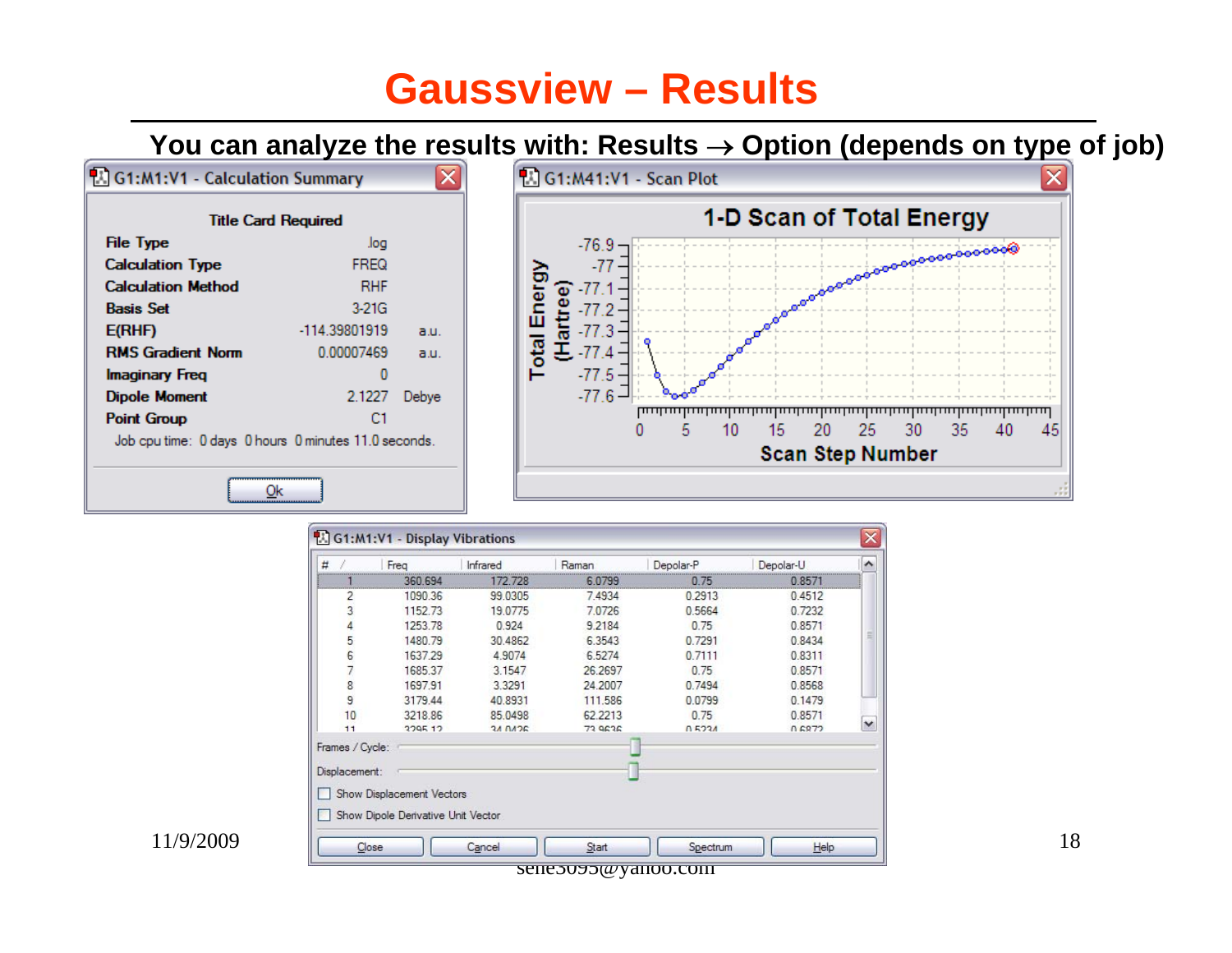# **1. Geometry Optimization**

#### **Geometry Optimization:**

- minimize the energy of a molecule by iteratively modifying its structure
- provides the energetically-preferred structure of a molecule
- the located structure will correspond to the <u>local minimum</u> nearest on the potential energy surface to the input structure
- suitable for determining the structures and energies of reactants and products

#### This example:

- $\bullet$  optimize the geometry of  ${\rm (CH_3)_2CO}$ starting from a structure built with gaussview using standard bond lengths and angles
- geometry provided in Z-matrix format
- calculation performed at hf/3-21G level of theory (more on this in future lectures)

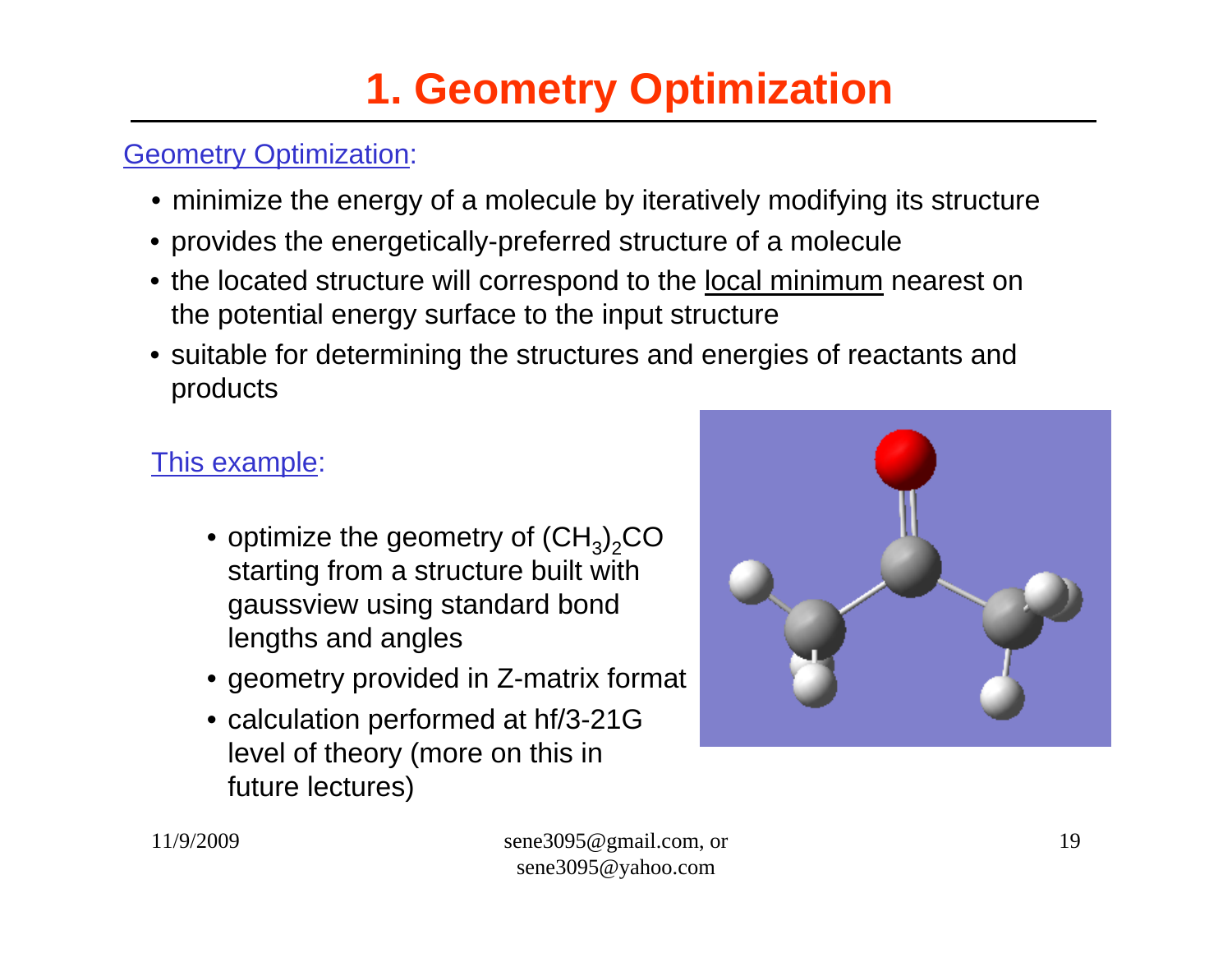# **Geometry Optimization – Input**

# opt hf/3-21g nosumm  $\triangleleft$ 

**Title Card Required** 

| Ø<br>-1 |   |    |   |    |   |    |
|---------|---|----|---|----|---|----|
| C       |   |    |   |    |   |    |
| н       | 1 | B1 |   |    |   |    |
| н       | 1 | В2 | 2 | A1 |   |    |
| н       | 1 | В3 | з | A2 | 2 | D1 |
| C       | 1 | B4 | 4 | A3 | 3 | D2 |
| 0       | 5 | B5 | 1 | A4 | 4 | D3 |
| C       | 5 | Bб | 1 | A5 | 6 | D4 |
| н       | 7 | В7 | 5 | Aб | 1 | D5 |
| н       | 7 | B8 | 5 | A7 | 1 | Dб |
| н       | 7 | В9 | 5 | A8 | 1 | D7 |

1 87888888

| В2. | 1.07000000    |
|-----|---------------|
| В3  | 1.07000000    |
| B4  | 1.54000000    |
| B5  | 1.43000000    |
| Bб  | 1.54000000    |
| В7  | 1.07000000    |
| 88  | 1.07000000    |
| В9  | 1.07000000    |
| A1  | 109.47120255  |
| A2. | 109.47121829  |
| A3  | 109.47121829  |
| A4  | 120.00000000  |
| A5. | 120.00000000  |
| Aб  | 109.47122063  |
| A7  | 109.47122063  |
| A8. | 109.47122063  |
| D1  | 120.00000060  |
| D2. | -120.00003407 |
| D3. | 180.00000000  |
| D4. | –180.00000000 |
| D5. | 166.53624326  |
| D6. | 46.53624326   |
| D7  | -73.46375674  |

 $R<sub>1</sub>$ 

• **ke y word 'opt' requests a geometr y optimization to a minimum energ y structure**

- **'hf/3-21G' specifies level of theory for the calculation**
- **'nosymm' tells the program to set the initial symmet r y to C1**
	- **geometry optimizations sometimes change the symmet ry of the system, causing the calculation to fail**
	- **the minimum energy structure may not have the same symmetry as the initial structure**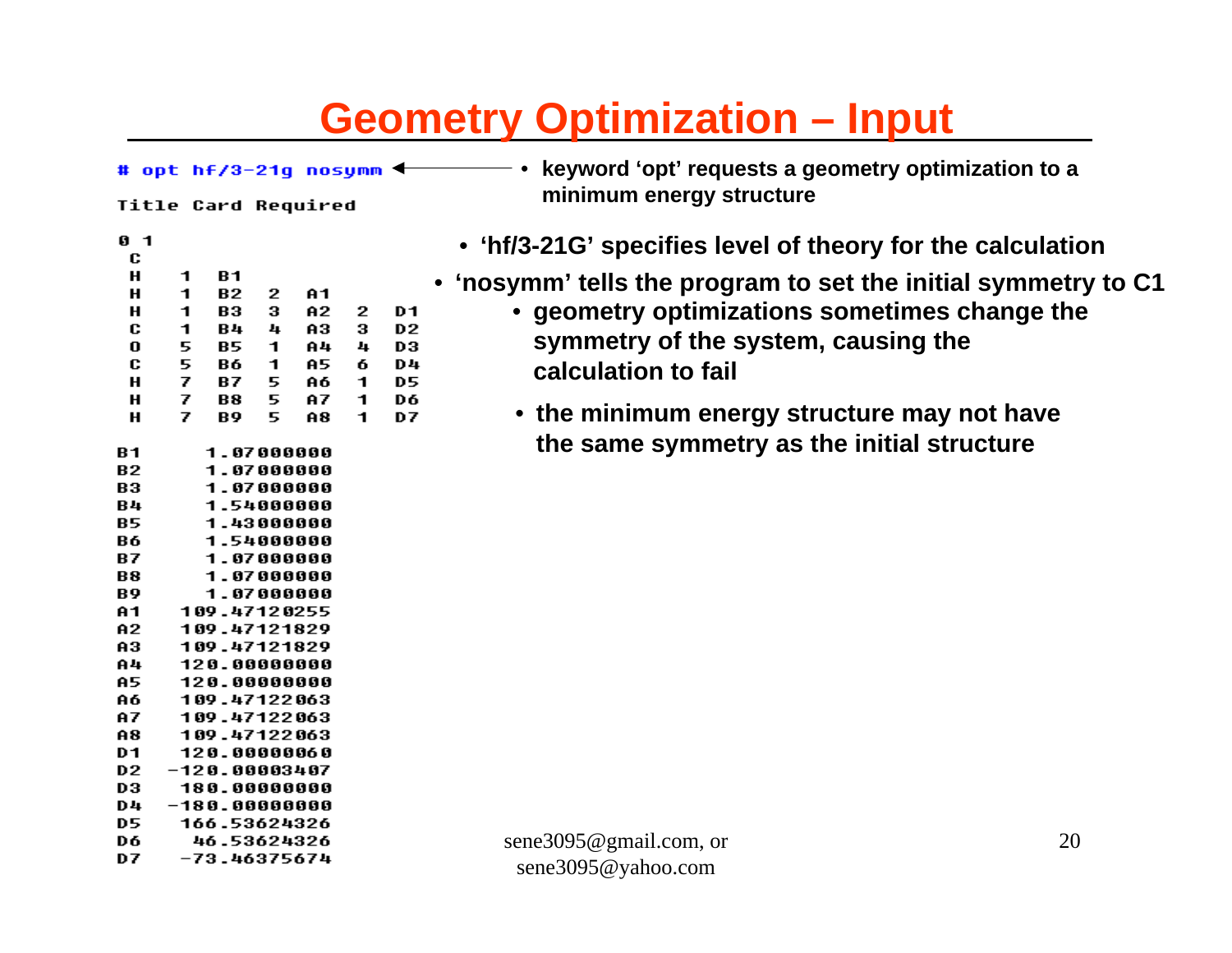# **Geometry Optimization – Output**

in a geometry optimization we may want to determine:

• **a stationary point corresponding to a minimum energy structure** → **need to monitor whether the convergence criteria are met first step: Trem Ualue Threshold Converged?** Maxi<mark>mum F</mark>orce **N.19622N A.AAA45A** N<sub>n</sub> **RMS** 0.033395 Force 0.000300 N<sub>0</sub> Maximum Displacement  $0.253014$ 0.001800 N<sub>0</sub> **RMS** Displacement 0.052569  $0.001200$ N<sub>0</sub> **intermediate step:** Item Value **Threshold Converged?** Maxi<mark>mum F</mark>orce 0.001162 0.000450 NO. **RMS** 0.000252 0.000300 **YES** Force Maximum Displacement  $0.260013$ 0.001800 N0 Displacement **RMS** 0.096764 0.001200 N<sub>0</sub> **final step:Item Value Threshold Converged?** Maxi<mark>mum F</mark>orce 0.000058  $0.000450$ **YES RMS** Force 0.000018 0.000300 **YES** 11/9/2009 sene3095@gmail.com, or 0.001554 0.001800 **YES** 

----------<br>-----*--*--<sub>/</sub>-----------

**YES**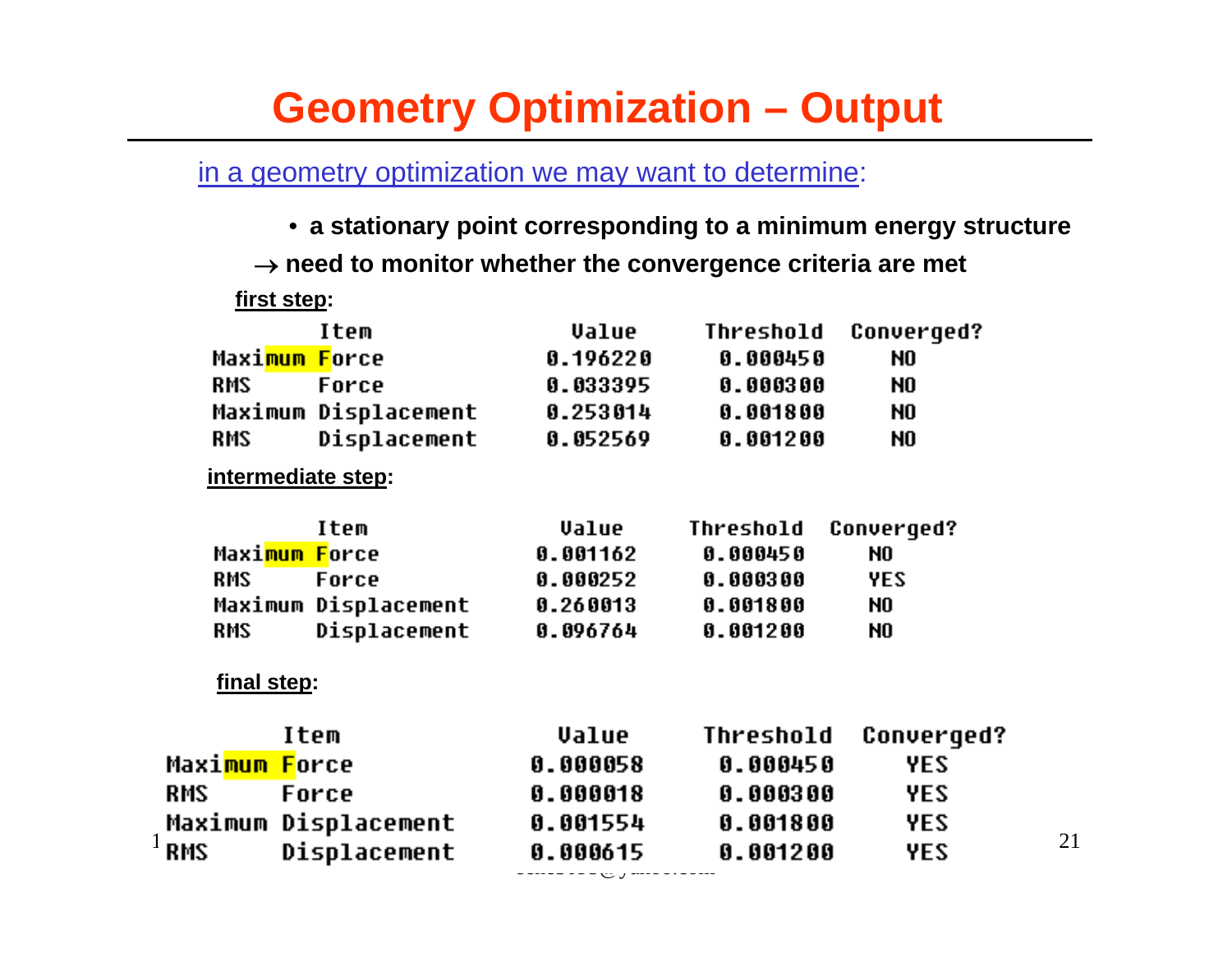- **a stationary point corresponding to a minimum energy structure** → **need to monitor whether the convergence criteria are met**
- **energy of the o ptimized structure**
	- → **energy statement in step w here convergence criteria are met**
	- $\rightarrow$  last energy statement in the output file

SCF Done: 
$$
\overline{E(RHF)} = -190.887221224
$$

\n0.10 after 9 cycles

\n0.0019 = 0.57300-08

\n0.0019 = 0.0000

\n0.0000 = 0.0000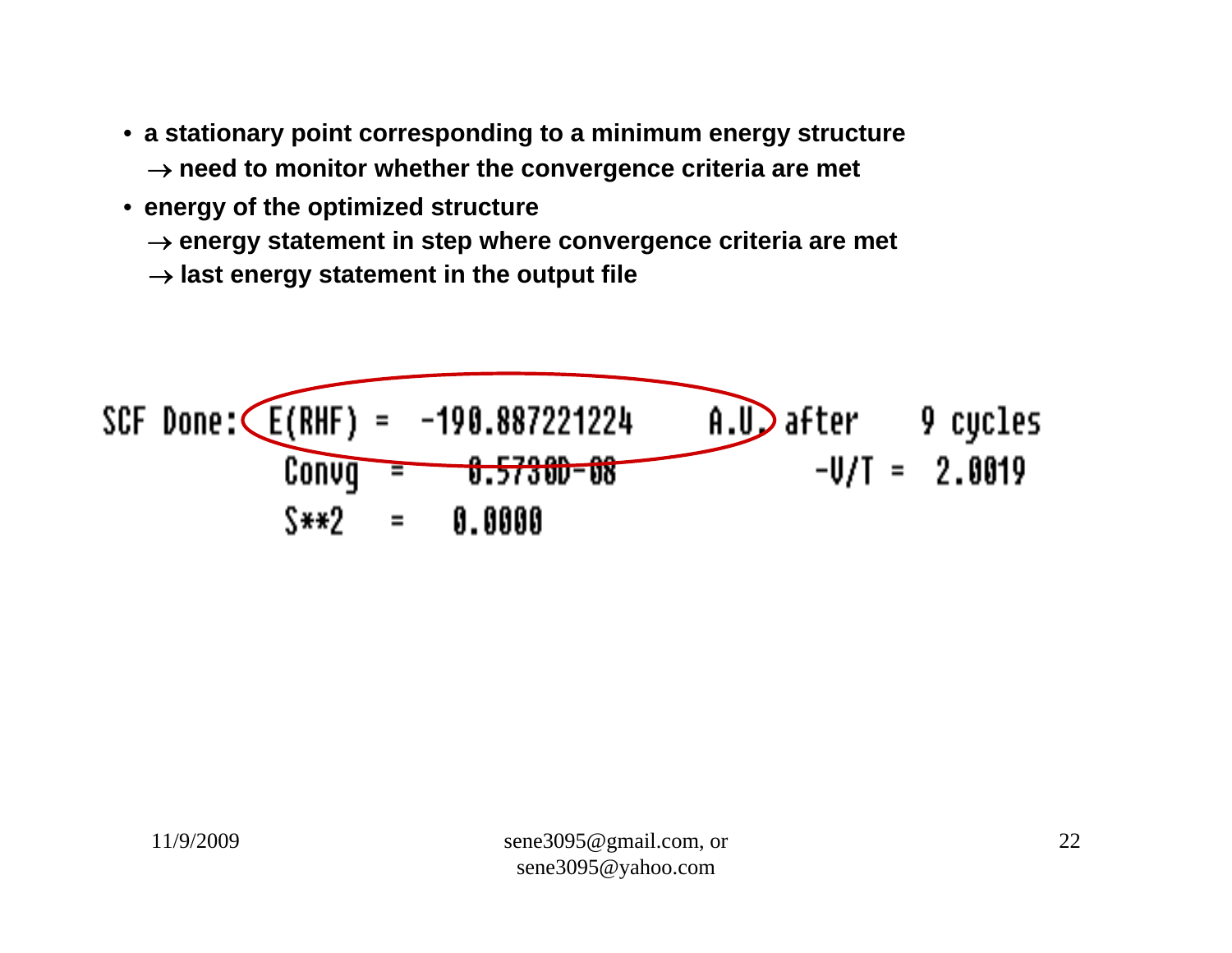# **2. Frequency Calculation**

#### **Frequency Calculation:**

- calculate the normal modes and associated vibrational frequencies for the input structure
- used to characterize stationary points as minima or transition states
- used to calculate zero-point vibrational energies
- used to calculate thermal corrections to the potential energy
- used to simulate IR/Raman spectra

#### This example:

- $\bullet$  perform a frequency calculation of  ${\rm (CH_3)_2CO}$
- geometry provided in Z-matrix format  $\rightarrow$  geometry obtained through a previous optimization
- calculation performed at hf/3-21G level of theory

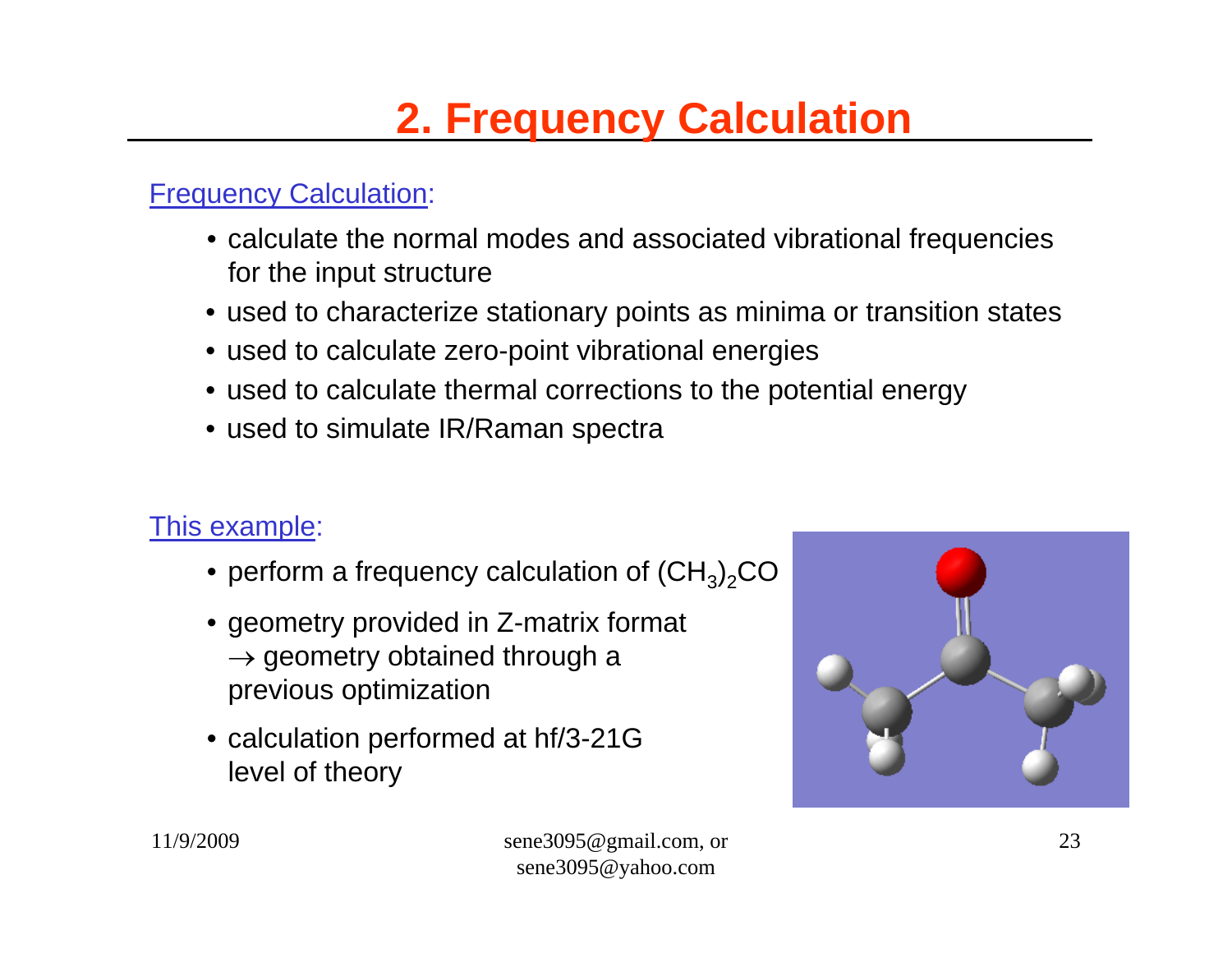# **Frequency Calculation - Input**

|        |                | $#$ freq hf/3-21q |         |                 |         |                | keyword 'freq' requests a frequency                        |
|--------|----------------|-------------------|---------|-----------------|---------|----------------|------------------------------------------------------------|
| Title  |                |                   |         |                 |         |                | calculation                                                |
|        |                |                   |         |                 |         |                |                                                            |
| 01     |                |                   |         |                 |         |                |                                                            |
| C      |                |                   |         |                 |         |                | • 'hf/3-21G' specifies level of theory for the calculation |
| н      | 1              | B1                |         |                 |         |                |                                                            |
| н      | 1              | В2                | 2       | A1              |         |                |                                                            |
| н      | 1              | В3                | з       | A2              | 2       | D <sub>1</sub> |                                                            |
| c      | 1              | <b>B4</b>         | 4       | AЗ              | з       | D <sub>2</sub> |                                                            |
| 0      | 5              | <b>B5</b>         | 1.      | A4              | 4       | DЗ             |                                                            |
| C      | 5              | Bб                | 1.      | A5              | 6.      | D4             |                                                            |
| н      | 7<br>7         | <b>B7</b>         | 5       | Aб              | 1.      | D5             |                                                            |
| н<br>н | 7              | B8<br>B9          | 5<br>5. | A7<br>A8        | 1.<br>1 | D6<br>D7       |                                                            |
|        |                |                   |         |                 |         |                |                                                            |
|        | B1             |                   |         | 1.07000000      |         |                |                                                            |
|        | <b>B2</b>      |                   |         | 1.07000000      |         |                |                                                            |
|        | <b>B3</b>      |                   |         | 1.07000000      |         |                |                                                            |
|        | B4             |                   |         | 1.54000000      |         |                | coordinates in Z-matrix format, but frequency calculations |
|        | <b>B5</b>      |                   |         | 1.43000000      |         |                |                                                            |
|        | Bб             |                   |         | 1.54000000      |         |                | can also be performed with cartesian coordinates           |
|        | <b>B7</b>      |                   |         | 1.07000000      |         |                |                                                            |
|        | B8             |                   |         | 1.07000000      |         |                | • structure must correspond to a stationary point          |
|        | B9             |                   |         | 1.07000000      |         |                |                                                            |
|        | A1             |                   |         | 109.47120255    |         |                | • recall, frequency calculations in harmonic approximation |
|        | A2             |                   |         | 109.47121829    |         |                | are only valid at stationary points                        |
|        | A3             |                   |         | 109.47121829    |         |                |                                                            |
|        | A4             |                   |         | 120.00000000    |         |                |                                                            |
|        | A5             |                   |         | 120.00000000    |         |                |                                                            |
|        | Aб             |                   |         | 109.47122063    |         |                |                                                            |
|        | A7             |                   |         | 109.47122063    |         |                |                                                            |
|        | A8             |                   |         | 109.47122063    |         |                |                                                            |
|        | D1             |                   |         | 120.00000060    |         |                |                                                            |
|        | D <sub>2</sub> |                   |         | $-120.00003407$ |         |                |                                                            |
|        | D <sub>3</sub> |                   |         | 180.00000000    |         |                |                                                            |
|        | D4             |                   |         | $-180.0000000$  |         |                |                                                            |
|        | <b>D5</b>      |                   |         | 166.53624326    |         |                |                                                            |
|        | D6             |                   |         | 46.53624326     |         |                |                                                            |
|        | D7.            |                   |         | -73.46375674    |         |                |                                                            |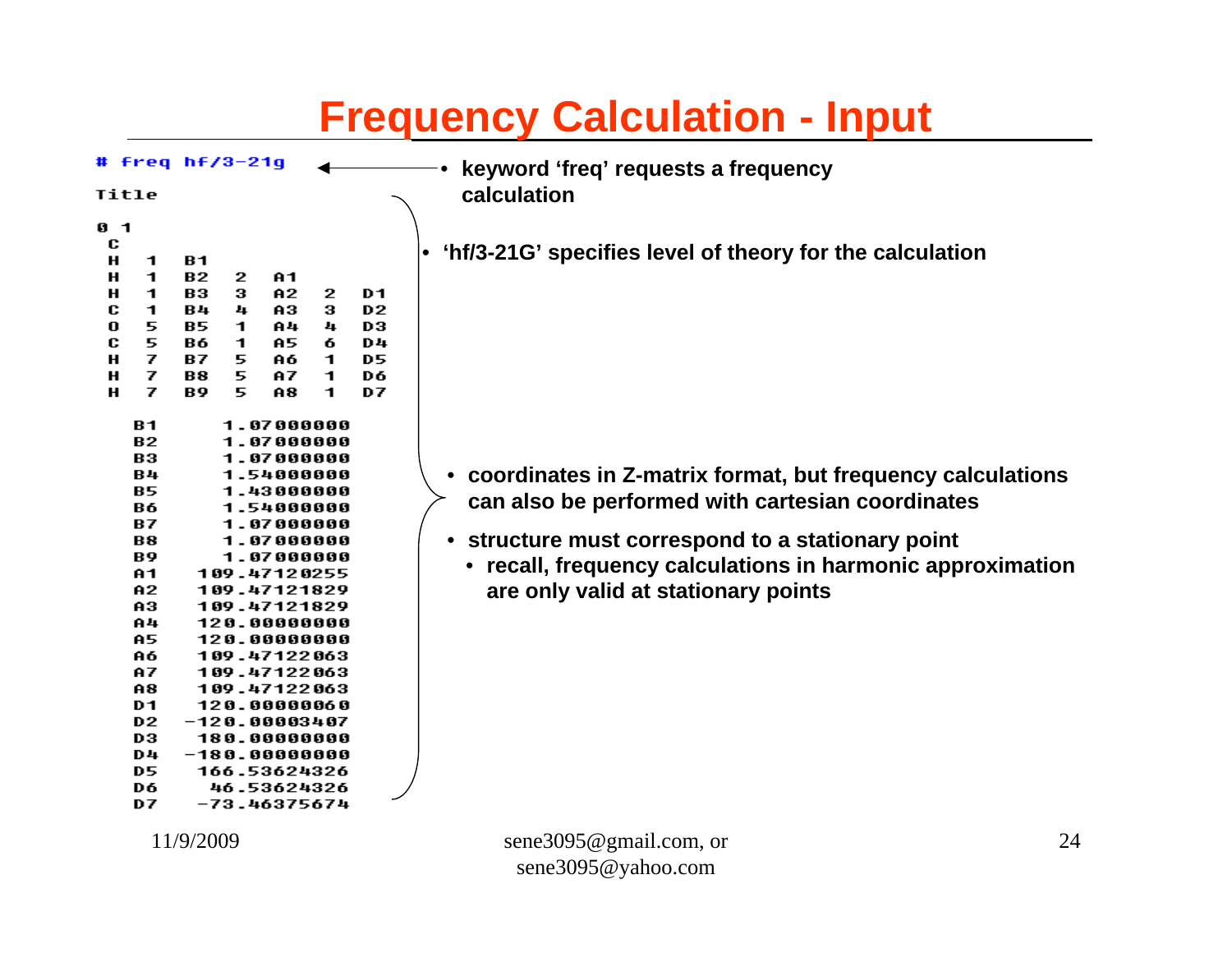### **Frequency Calculation - Output**

#### **in a frequency calculation we may want to determine:**

#### • **normal modes and vibrational frequencies**

Harmonic frequencies (cm\*\*-1), IR intensities (KM/Mole), Raman scattering activities (A\*\*4/AMU), depolarization ratios for plane and unpolarized incident light. reduced masses (AMU). force constants (mDune/A). and normal coordinator.

|          |                        | and normal cooraln <del>ation</del> |                |         |         |                |         |       |               |         |        |                |
|----------|------------------------|-------------------------------------|----------------|---------|---------|----------------|---------|-------|---------------|---------|--------|----------------|
|          |                        |                                     |                |         |         | 2              |         |       | з             |         | mode   |                |
|          |                        |                                     |                |         |         | Ĥ              |         |       |               |         |        |                |
|          | <b>Frequencies --</b>  |                                     | 85.8357        |         |         | 160.7480       |         |       | 405.9040      |         |        | frequencies in |
|          | $Red.$ masses $--$     |                                     | 1.0197         |         |         | 1.1162         |         |       | 2.2117        |         | $cm-1$ |                |
|          | Frc consts             | $\qquad \qquad -$                   | 0.0044         |         |         | 0.0170         |         |       | 0.2147        |         |        |                |
| IR Inten |                        |                                     | 0.0000         |         |         | 0.0462         |         |       | 1.1897        |         |        |                |
|          | Raman Activ --         |                                     | 0.0519         |         |         | 0.0007         |         |       | 0.2617        |         |        |                |
|          | Depolar $(P)$ --       |                                     | 0.7500         |         |         | 0.7493         |         |       | 0.2558        |         |        |                |
|          | <u> Denolar (U) --</u> |                                     | <u>n. 8571</u> |         |         | <u>N. 8567</u> |         |       | <u>N.4074</u> |         |        |                |
| Atom AN  |                        | x                                   | Y.             | z       | x       | Υ              | z       | x     | Υ             | z       |        |                |
| 1        | 6                      | 0.00                                | 0.00           | 0.02    | 0.00    | 0.00           | 0.04    | 0.16  | 0.10          | 0.00    |        |                |
| 2        |                        | 0.00                                | 0.00           | $-0.35$ | 0.00    | 0.00           | 0.41    | -0.06 | 0.39          | 0.00    |        |                |
| 3        |                        | 0.16                                | 0.32           | 0.25    | $-0.17$ | $-0.31$        | $-0.19$ | 0.36  | 0.12          | 0.01    |        |                |
| 4        |                        | $-0.16$                             | $-0.32$        | 0.25    | 0.17    | 0.31           | $-0.19$ | 0.36  | 0.12          | $-0.01$ |        | normal mode    |
| 5        | 6                      | 0.00                                | 0.00           | 0.00    | 0.00    | 0.00           | 0.02    | 0.00  | $-0.13$       | 0.00    |        |                |
| 6        | 8                      | 0.00                                | 0.00           | 0.00    | 0.00    | 0.00           | $-0.07$ | 0.00  | $-0.13$       | 0.00    |        | displacement   |
| 7        | 6                      | 0.00                                | 0.00           | $-0.02$ | 0.00    | 0.00           | 0.04    | -0.16 | 0.10          | 0.00    |        | $\mathbf s$    |
| 8        |                        | 0.00                                | 0.00           | 0.35    | 0.00    | 0.00           | 0.41    | 0.06  | 0.39          | 0.00    |        |                |
| 9        |                        | 0.16                                | $-0.32$        | $-0.25$ | 0.17    | $-0.31$        | $-0.19$ | -0.36 | 0.12          | 0.01    |        |                |
| 10       |                        | $-0.16$                             | 0.32           | $-0.25$ | $-0.17$ | 0.31           | $-0.19$ | -0.36 | 0.12          | $-0.01$ |        |                |
|          |                        |                                     |                |         |         |                |         |       |               |         |        |                |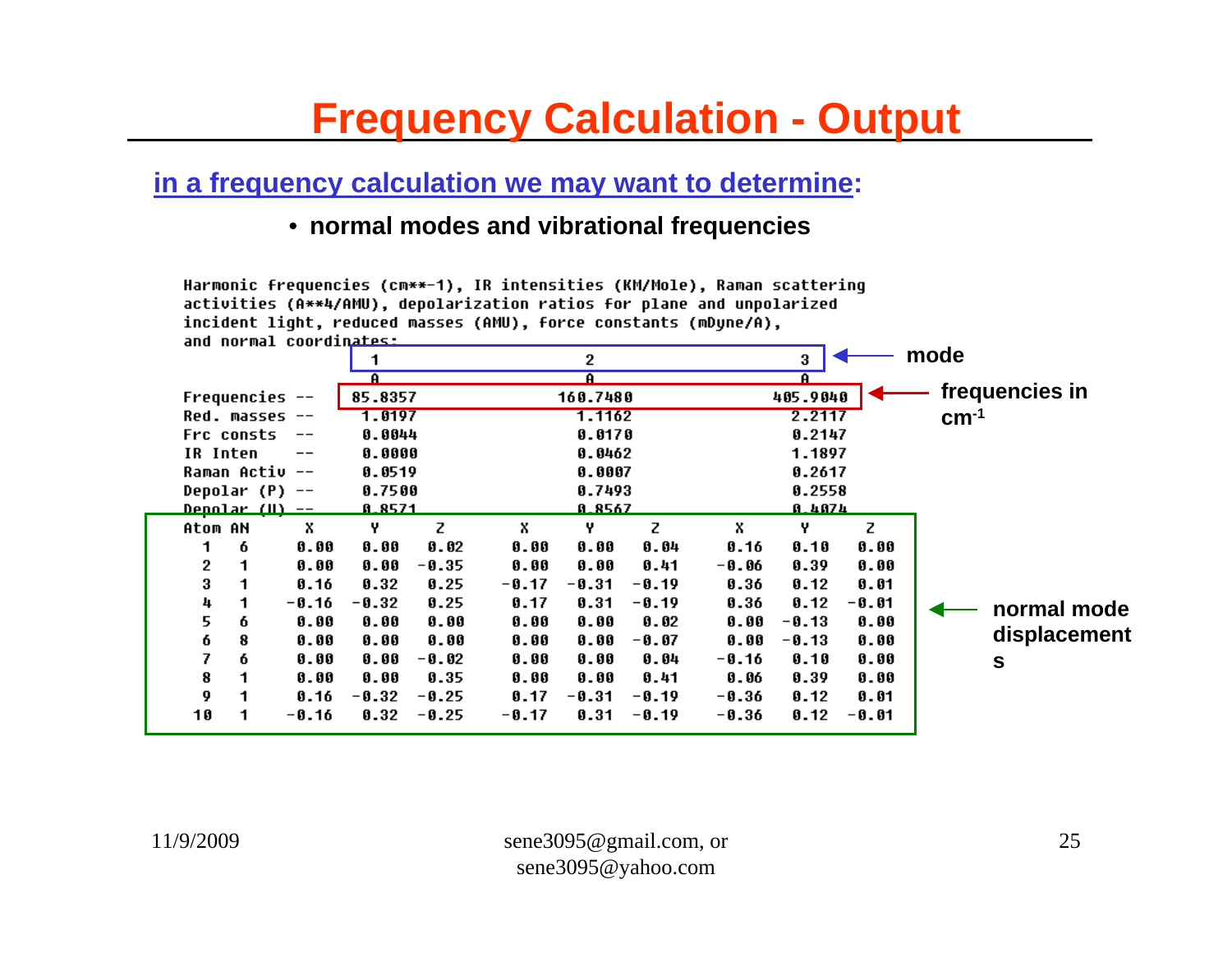# **Frequency Calculation - Output**

in a frequency calculation we may want to determine:

- **normal modes and vibrational frequencies**
- **zero-point vibrational energies**

Zero-point vibrational energy

236075.8 (Joules/Mol) 56.42347 (Kcal/Mol)

#### • **thermal corrections to the potential energy**

Zero-point correction= 0.089917 (Hartree/Particle) Thermal correction to Enerqu= 0.095029 Thermal correction to Enthalpy= 0.095973 Thermal correction to Gibbs Free Enerqy= 0.062198 Sum of electronic and zero-point Energies=  $-190.797305$ Sum of electronic and thermal Energies=  $-190.792192$ Sum of electronic and thermal Enthalpies=  $-190.791248$ Sum of electronic and thermal Free Energies=  $-190.825023$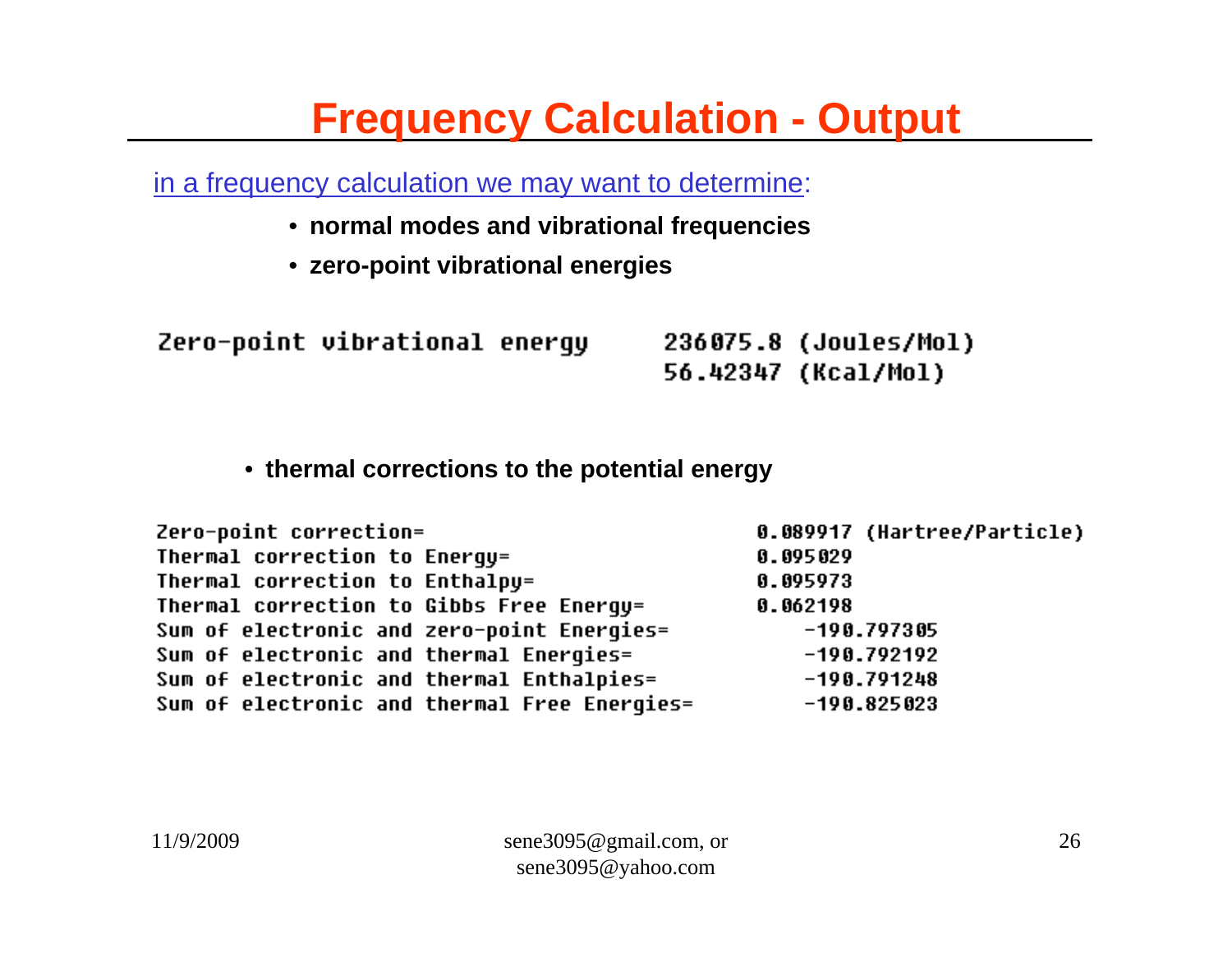# **Lab activities**

**Optimize the following g molecules and report the properties according to the chart given below;**

|                 | Angle-<br><b>VSEPR</b><br>predicted<br>(i.e. $109.5^{\circ}$ ,<br>$< 109.5$ <sup>o</sup> | Angle<br>after<br>optimizati<br>on | Angle-<br>experime<br>ntal | Bond<br>length<br>'cleanup'<br>optimizat<br>ion $(A)$ | Bond length<br>after<br>optimizatio<br>$\mathbf n$<br>(A) | Change in<br>Gibbs free<br>energy $(\Delta G)$ |
|-----------------|------------------------------------------------------------------------------------------|------------------------------------|----------------------------|-------------------------------------------------------|-----------------------------------------------------------|------------------------------------------------|
| $H_2O$          |                                                                                          |                                    | $104.5^{\circ}$            |                                                       |                                                           |                                                |
| NH <sub>3</sub> |                                                                                          |                                    | 107.3°                     |                                                       |                                                           |                                                |
| $CH_4$          |                                                                                          |                                    | $109.5^{\circ}$            |                                                       |                                                           |                                                |